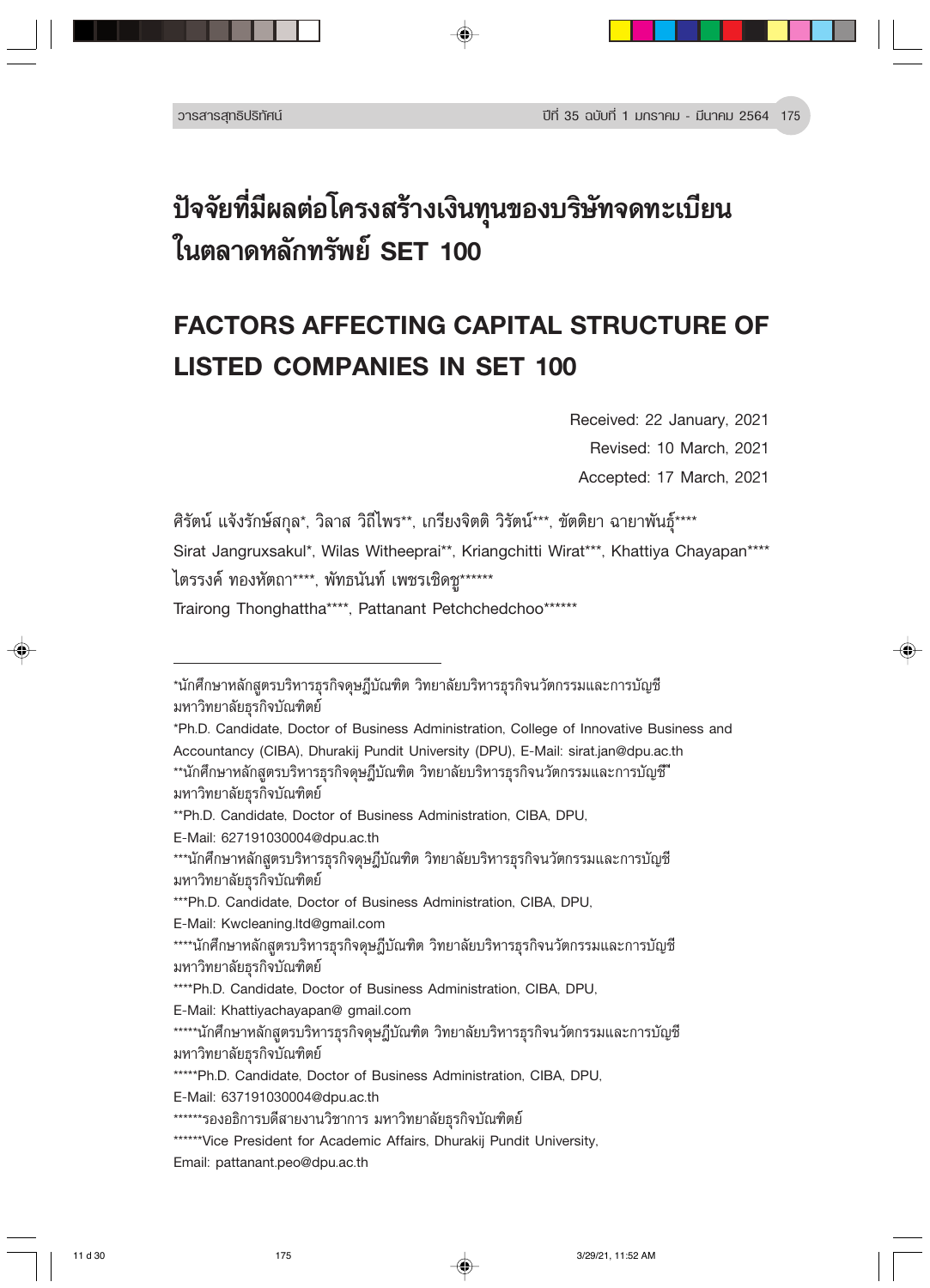### <u>าเทคัดย่อ</u>

ิการกำหนดโครงสร้างเงินทนที่ดีส่งผลต่อมลค่ากิจการที่เพิ่มมากขึ้น งานวิจัยฉบับนี้จึง ้ศึกษาเกี่ยวกับปัจจัยที่มีผลต่อโครงสร้างเงินทุนของบริษัทที่อยู่ในดัชนี SET 100 ของ ้ตลาดหลักทรัพย์แห่งประเทศไทย ได้แก่ ขนาด สินทรัพย์มีตัวตน สภาพคล่อง(สินทรัพย์) การ ้เติบโต ความสามารถในการทำกำไร ผลกระทบจากประโยชน์ทางภาษี สภาพคล่อง(เงินสด) ้กระแสเงินสดจากการดำเนินงาน กำไร และโครงสร้างสินทรัพย์ โดยเก็บข้อมูลทุติยภูมิจาก บริการระบบข้อมูลตลาดหลักทรัพย์ออนไลน์ ในระหว่างปี 2560 - 2562 ซึ่งกิจการจด ี ทะเบียนในตลาดหลักทรัพย์ที่เป็นตัวอย่าง 100 กิจการ จำนวนข้อมูลที่ครบถ้วน 216 ข้อมูล ผลลัพธ์จากการวิเคราะห์สหสัมพันธ์ (Pearson Correlations) และการวิเคราะห์การถดถอย พหุคูณ (Multiple Regressions) พบว่า ขนาด การเติบโต และผลประโยชน์ทางภาษี มีความ ้สัมพันธ์เชิงบวกกับโครงสร้างเงินทุน ในขณะที่ สินทรัพย์ที่มีตัวตน สภาพคล่อง ความสามารถ ในการทำกำไร และกระแสเงินสดการดำเนินงาน มีความสัมพันธ์เชิงลบกับโครงสร้างเงินทุน

คำสำคัญ: โครงสร้างเงินทุน, ดัชนี SET 100, ตลาดหลักทรัพย์, การวิเคราะห์สหสัมพันธ์, การวิเคราะห์การถดถอยพหุคูณ

#### **Abstract**

The proper determination of capital structure has certainly affected the higher corporate value. Thus, this leads to the study of factors influencing on the capital structure of companies listed in the index of SET 100 upon the Stock Exchange of Thailand (SET). These factors comprise size, tangible assets, liquidity of assets, growth, profitability, effect of tax benefits, liquidity of cash, operating cash flow, earning and asset structure, respectively. The secondary data were collected from an online database of SET between 2017 and 2019. This listed companies on the Stock Exchange of 100 examples, the number of complete information 216 data. Results analyzed by statistical methods of Pearson correlations and multiple regressions demonstrate that size, growth and effect of tax benefits have a positive correlation on the capital structure, while tangible assets, liquidity, profitability and operating cash flow have a negative correlation on the one.

Keywords: Capital Structure, Index of SET 100, Stock Exchange of Thailand, Correlation Analysis, Multiple Regression Analysis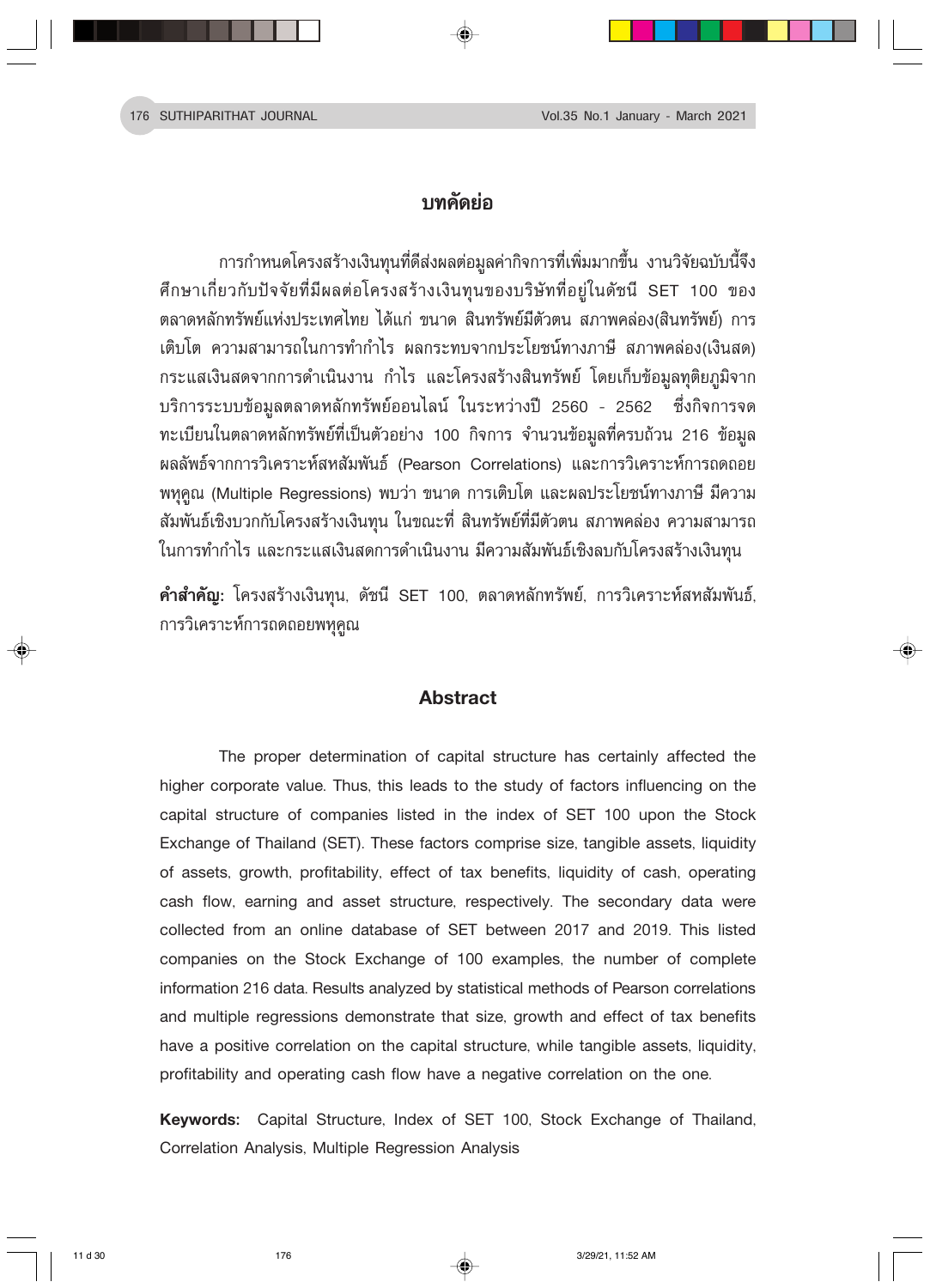#### <u>าเทนำ</u>

้กิจการควรบริหารงานในทุกๆ ด้านให้มีประสิทธิภาพเพื่อสร้างผลประโยชน์สงสดให้ แก่ผู้ที่มีส่วนได้ส่วนเสียของกิจการอย่างยั่งยืน ในส่วนของกิจกรรมด้านการเงินควรกำหนด โครงสร้างทางการเงินให้เหมาะสมเพื่อให้การดำเนินงานในแต่ละฝ่ายเป็นไปอย่างราบรื่นและ ส่งผลให้มูลค่าของกิจการเพิ่มขึ้นซึ่งเป็นการสร้างผลประโยชน์ให้กับผู้มีส่วนได้ส่วนเสียของกิจการ แต่ปัจจัยที่กิจการควรพิจารณาในการกำหนดโครงสร้างทางการเงินมีหลากหลายปัจจัยไม่ว่าจะ ้เป็นผลการดำเนินงาน สภาพคล่อง สินทรัพย์มีตัวตน ความเสี่ยง ฯลฯ ของกิจการ ถึงแม้ว่า ทฤษฎีที่เกี่ยวข้องจะเสนอว่าคุณลักษณะเฉพาะของกิจการส่งผลต่อการตัดสินใจกำหนด โครงสร้างทางการเงินที่เหมาะสมและสามารถช่วยเพิ่มผลประโยชน์ของกิจการได้ แต่ทฤษฎี ตัวแทน (Agency Theory) และทฤษฎีการจัดหาตามลำดับ (Pecking Order Theory) กลับมี ข้อเสนอด้านทิศทางอิทธิพลของคุณลักษณะของกิจการต่อการกำหนดโครงสร้างทางการเงินทั้ง เหมือนและแตกต่างกัน เช่น ทั้งสองทฤษฎีเสนอว่าสินทรัพย์มีตัวตนมีอิทธิพลทางบวกต่อการ มีหนี้สิน ส่วนความเสี่ยงมีอิทธิพลทางลบต่อการมีหนี้สินตรงกัน แต่ทั้งสองทฤษฎีมีข้อเสนอ ที่ขัดแย้งกันเกี่ยวกับอิทธิพลของผลการดำเนินงานและสภาพคล่องต่อโครงสร้างทางการเงิน โดยทฤษฎีตัวแทนเสนอว่าผลการดำเนินงานและสภาพคล่องมีผลบวกต่อการมีหนี้สิน ้ส่วนทฤษฎีการจัดหาตามลำดับเสนอว่า ผลการดำเนินงานและสภาพคล่องมีผลลบต่อการมี หนี้สิน เป็นต้น (Kraus & Litzenberger, 1973; Myers & Majluf, 1984; Tudose, 2012) นอกเหนือจากข้อเสนอจากทฤษฎีที่มีทั้งสอดคล้องและขัดแย้งกันแล้ว ผลการวิจัยเกี่ยวกับ โครงสร้างทางการเงินที่ผ่านมาได้ข้อสรุปค่อนข้างหลากหลาย ดังนั้นการวิจัยนี้จึงเน้นศึกษา คุณลักษณะที่หลากหลายของธุรกิจที่มีผลต่อโครงสร้างทางการเงิน โดยทำการศึกษาข้อมูลจาก ้กิจการจดทะเบียนในตลาดหลักทรัพย์แห่งประเทศไทย ดัชนี SET100 ที่ไม่อยู่ในกลุ่ม ้อุตสาหกรรมธุรกิจการเงิน ซึ่งกิจการดังกล่าวอยู่ภายใต้การกำกับดูแลโดยกฎระเบียบของภาค รัฐอย่างเข้มงวด และเป็นกิจการที่มีข้อมูลผลการดำเนินงานในปี พ.ศ. 2560 - พ.ศ. 2562

## วัตถุประสงค์การวิจัย

เพื่อศึกษาคุณลักษณะของขนาดธุรกิจ สินทรัพย์มีตัวตน สภาพคล่อง(สินทรัพย์) การเติบโต ความสามารถในการทำกำไร ผลกระทบจากประโยชน์ทางภาษี สภาพคล่อง(เงินสด) กระแสเงินสดจากการดำเนินงาน กำไรและโครงสร้างสินทรัพย์ ที่ส่งผลต่อโครงสร้างเงินทุน

## ิทบทวนวรรณกรรมที่เกี่ยวข้อง

ิการทบทวนวรรณกรรมที่เกี่ยวข้องกับโครงสร้างทางการเงิน ประกอบด้วย 2 ประเด็น หลัก คือ 1) ตัวแปรที่เกี่ยวข้องกับโครงสร้างเงินทุน และ 2) กรอบแนวคิดการวิจัย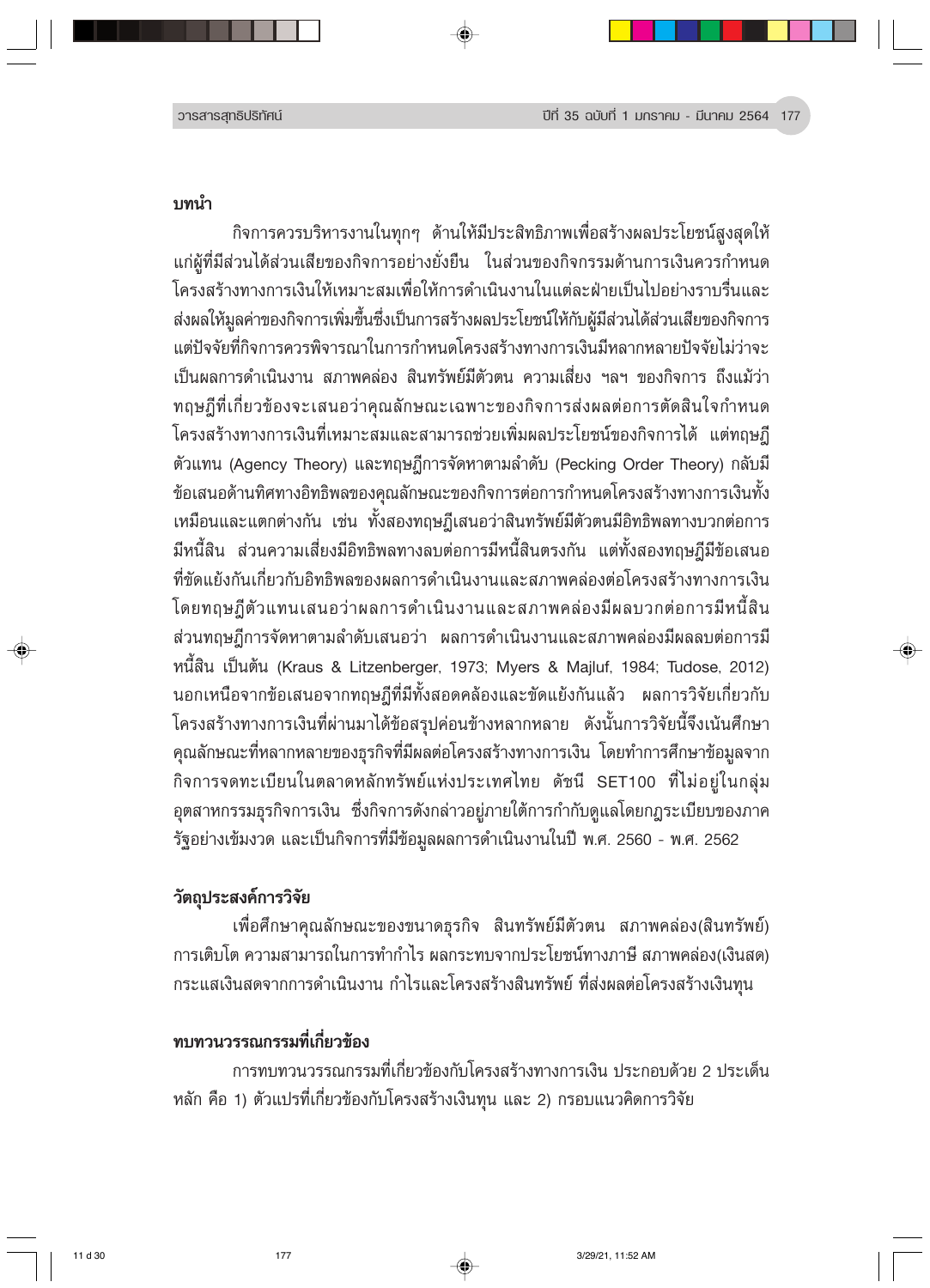## 1. ตัวแปรที่เกี่ยวข้องกับโครงสร้างเงินทน

1.1 โครงสร้างเงินทน (Capital structure) โครงสร้างเงินทนเป็นปัจจัยที่ ้สำคัญสำหรับการตัดสินใจของกิจการจดทะเบียนในตลาดหลักทรัพย์แห่งประเทศไทย เนื่องจาก ้กิจการได้รับผลกระทบโดยตรงจากการตัดสินใจดังกล่าว การกำหนดโครงสร้างที่เหมาะสมเป็น สิ่งที่สำคัญของกลยุทธ์ทางการเงินของกิจการในการพิจารณาตัดสินใจเกี่ยวกับโครงสร้างเงินทุน (Velnampy & Niresh, 2012) ซึ่งในการตัดสินใจทางการเงินที่สำคัญที่สุดที่กิจการต้องเลือก ี ระหว่างหนี้สินและส่วนของผู้ถือหุ้นทุน (Glen & Pinto, 1994) โดยพบว่าอัตราส่วนหนี้สิน ต่อส่วนของผู้ถือหุ้นและอัตราส่วนหนี้สินต่อสินทรัพย์ซึ่งอัตราส่วนดังกล่าวเป็นการแสดงถึง ี สัดส่วนเงินทุนของกิจการที่มาจากหนี้สิน เมื่อเทียบกับส่วนของผู้ถือหุ้นและสินทรัพย์ (Ghosh & Moon. 2010)

1.2 ขนาดธุรกิจ (Size) งานวิจัยจำนวนมาก พบว่าขนาดของกิจการมีความ สัมพันธ์เชิงบวกต่อโครงสร้างเงินทุนของกิจการ โดย Liang, Liu, Troy, and Chen (2020) ์ชี้แจงว่ากิจการขนาดใหญ่ที่มีการลงทุนจำนวนมาก และไม่มีแนวโน้มที่จะล้มละลาย ้จะสามารถสร้างหนี้ได้มากด้วยต้นทุนที่ต่ำกว่ากิจการขนาดเล็ก ในขณะที่ กิจการขนาดใหญ่ มักมีความอสมาตรของข้อมูลระหว่างผู้ถือหุ้นกับแหล่งเงินทุนจากภายนอก ทำให้กิจการขนาด ใหญ่ที่ออกตราสารทุนอาจได้ผลเช่นเดียวกันกับกิจการขนาดเล็ก ส่งผลให้ขนาดของกิจการ มีความสัมพันธ์เชิงลบกับโครงสร้างเงินทุน

1.3 สินทรัพย์ที่มีตัวตน (Tangibility) และโครงสร้างสินทรัพย์ (Asset Structure) ้สินทรัพย์ที่มีตัวตนสามารถใช้เป็นหลักประกันในการก่อหนี้ได้ (Liang et al., 2020) โดย ้สินทรัพย์ที่มีตัวตนมีความสัมพันธ์เชิงบวกกับโครงสร้างเงินทุนของกิจการ เนื่องจากกิจการที่มี ้สัดส่วนสินทรัพย์ถาวรมากมีแนวโน้มที่จะมีต้นทุนในการก่อหนี้ต่ำ ในขณะที่บางทฤษฎีเสนอว่า กิจการที่มีสินทรัพย์ที่มีตัวตนจำนวนมากจะทำให้ค่าของการออกตราสารทุนลดลงเนื่องจากการ ้ลงทุนอาจมีความเสี่ยงมาก อีกทั้งมูลค่าของสินทรัพย์ถาวรมีความสัมพันธ์เชิงบวกกับ ต้นทุนคงที่และความแปรปรวนของรายได้ในอนาคตส่งผลให้สินทรัพย์ที่มีตัวตนมีความสัมพันธ์ เชิงลบกับโครงสร้างเงินทนของกิจการ

1.4 สภาพคล่อง (Liquidity) Deesomsak, Paudyal, and Pescetto (2004) ึกล่าวว่าหากกิจการมีสภาพคล่องสูงและต้องการเงินทุนเพิ่มจะใช้แหล่งเงินทุนจากภายใน เช่น ้ กำไรสะสมก่อนเป็นอันดับแรก หากไม่เพียงพอแล้วจึงเลือกแหล่งระดมทุนจากการก่อหนี้และ ้ออกหุ้นเพิ่มตามลำดับดังนั้นหากกิจการมีสภาพคล่องที่สูงจะทำให้สัดส่วนหนี้สินของกิจการนั้นต่ำ

1.5 การเติบโต (Growth) กิจการที่มีอัตราการเติบโตสูงจะมีประสิทธิภาพในการ ทำกำไรในสัดส่วนที่สูง กิจการก็จะใช้แหล่งเงินทุนจากภายในก่อนเป็นอันดับแรก หากแหล่ง ้ เงินทุนจากภายในไม่เพียงพอกิจการจึงใช้การออกหุ้นเพิ่มทุนมากกว่าการก่อหนี้ซึ่งสอดคล้อง ี กับ Baker and Wurgler (2002) กล่าวว่า ในจังหวะที่กิจการมีมูลค่ากิจการที่สูงขึ้นจะมี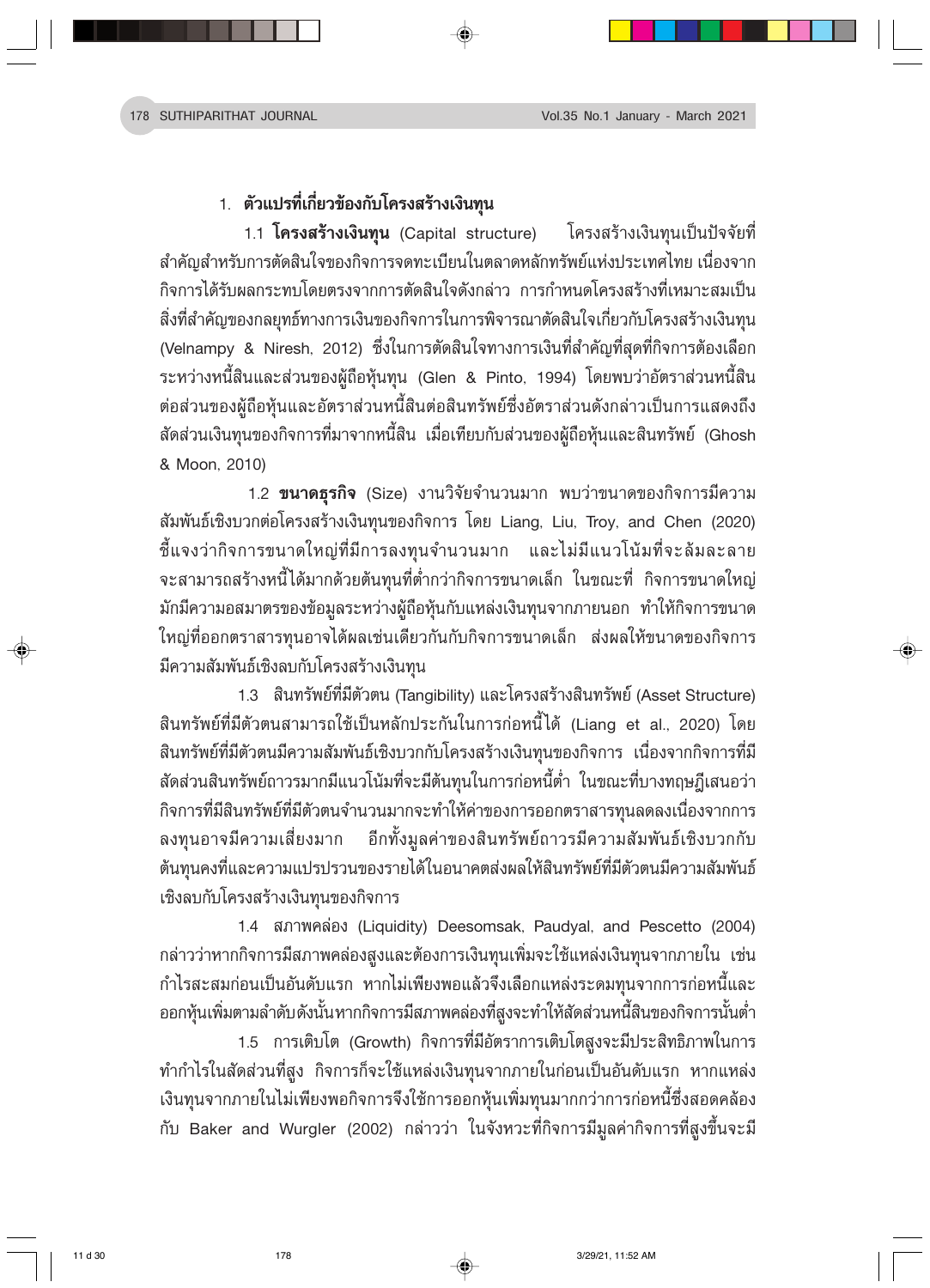นโยบายในการเลือกแหล่งเงินทนจากการออกตราสารทนมากกว่าการก่อหนี้ และงานวิจัย ในอดีตของ Adam and Goyal (2008) พบว่าหากกิจการมีมลค่าตลาดของกิจการสูงกิจการ ้มีแนวโน้มในการจัดหาแหล่งเงินทุนจากการออกหันมากกว่าการก้ยืมเงิน ถ้าหากกิจการมีอัตรา การเติบโตสงจะมีแนวโน้มว่าอัตราหนี้สินของกิจการจะต่ำลง

1.6 กำไร (Earning) และ ความสามารถในการทำกำไร (Profitability) Gitman and Zutter (2012) กล่าวว่าธุรกิจที่มีความสามารถในการทำกำไรสูงย่อมมีกำไรสะสมเป็น ้จำนวนมากจึงไม่จำเป็นต้องมีการก่อหนี้จำนวนมาก แต่ถ้าความสามารถในการทำกำไรต่ำจะ มีกำไรสะสมน้อย จึงใช้เงินทุนจากการก่อหนี้เป็นจำนวนมาก (Rajan & Zingales, 1995) ้ดังนั้น ธุรกิจที่มีโครงสร้างเงินทุนที่เพิ่มขึ้นย่อมมีต้นทุนของเงินทุนที่ต่ำลง ทำให้ความสามารถ ในการทำกำไรสูงขึ้น จึงส่งผลให้โครงสร้างเงินทุนมีความสัมพันธ์เชิงบวกกับความสามารถ ในการทำกำไร แต่ถ้าธุรกิจที่มีอัตราหนี้สินมากกว่าระดับหนี้สิน ณ โครงสร้างเงินทุนที่ เหมาะสมจะส่งผลให้โครงสร้างเงินทุนมีความสัมพันธ์เชิงลบกับความสามารถในการทำกำไร (Tongkong & Jantarakolica, 2013)

1.7 ผลกระทบจากประโยชน์ทางภาษี (Tax shields effects) Deesomsak et al. (2004) กล่าวว่า โครงสร้างเงินทุนที่ดีนั้นจะต้องคำนึงถึงผลประโยชน์สูงสุดในการก่อหนี้ ้ และความเสี่ยงต่อการล้มละลาย หากกิจการจัดหาแหล่งเงินทุนด้วยการก่อหนี้ ต้นทุนทางการ เงินที่เกิดขึ้นกิจการสามารถนำไปเป็นค่าใช้จ่ายเพื่อลดหย่อนในภาระภาษี DeAngelo and Masulis (1980) ผลประโยชน์ที่ได้คือ การเสียภาษีที่น้อยลง แต่ทำให้กิจการมีแนวโน้ม ของอัตราหนี้สินที่สูงขึ้น แต่ในขณะเดียวกัน Michaelas, Chittenden, and Poutziouris (1999) กล่าวว่า หากกิจการสามารถประหยัดภาษีได้จากการก่อหนี้สิน ไม่ว่าจะเป็นในรูปแบบ ดอกเบี้ยจ่าย ค่าเสื่อมราคาและค่าตัดจำหน่ายเป็นต้น กิจการก็จะเลือกจัดหาแหล่งเงินทุนจาก การก่อหนี้มากกว่าการออกหุ้นเพิ่มทุน

1.8 กระแสเงินสดจากการดำเนินงาน (Operating cash flow) แต่ละกิจการ จะกำหนดสัดส่วนระหว่างแหล่งเงินทุนและกระแสเงินสดแต่ละประเภทแตกต่างกันซึ่งขึ้นอยู่ ึกับสภาพแวดล้อมของกิจการ (รวงฝน ใจสมุทร, 2558) ระดับการถือครองเงินสดที่เหมาะสม ้กับกิจการ โดยกระแสเงินสดมีความสำคัญต่อการตัดสินใจการลงทุนของกิจการเพื่อให้เกิดผล ตอบแทนที่ดีในอนาคต กิจการที่มีเงินสดสูงกว่าย่อมมีโอกาสลงทุนสูงกว่ากิจการที่มีเงินสด น้อยกว่า (Habib, 2011; สุรกิจ คำวงศ์ปืน, 2559) กระแสเงินสดจากกิจกรรมดำเนินงาน จะสะท้อนให้เห็นความสามารถในการดำเนินงานของกิจการในการก่อให้เกิดกระแสเงินสด ที่เพียงพอเพื่อจ่ายชำระหนี้กู้ยืม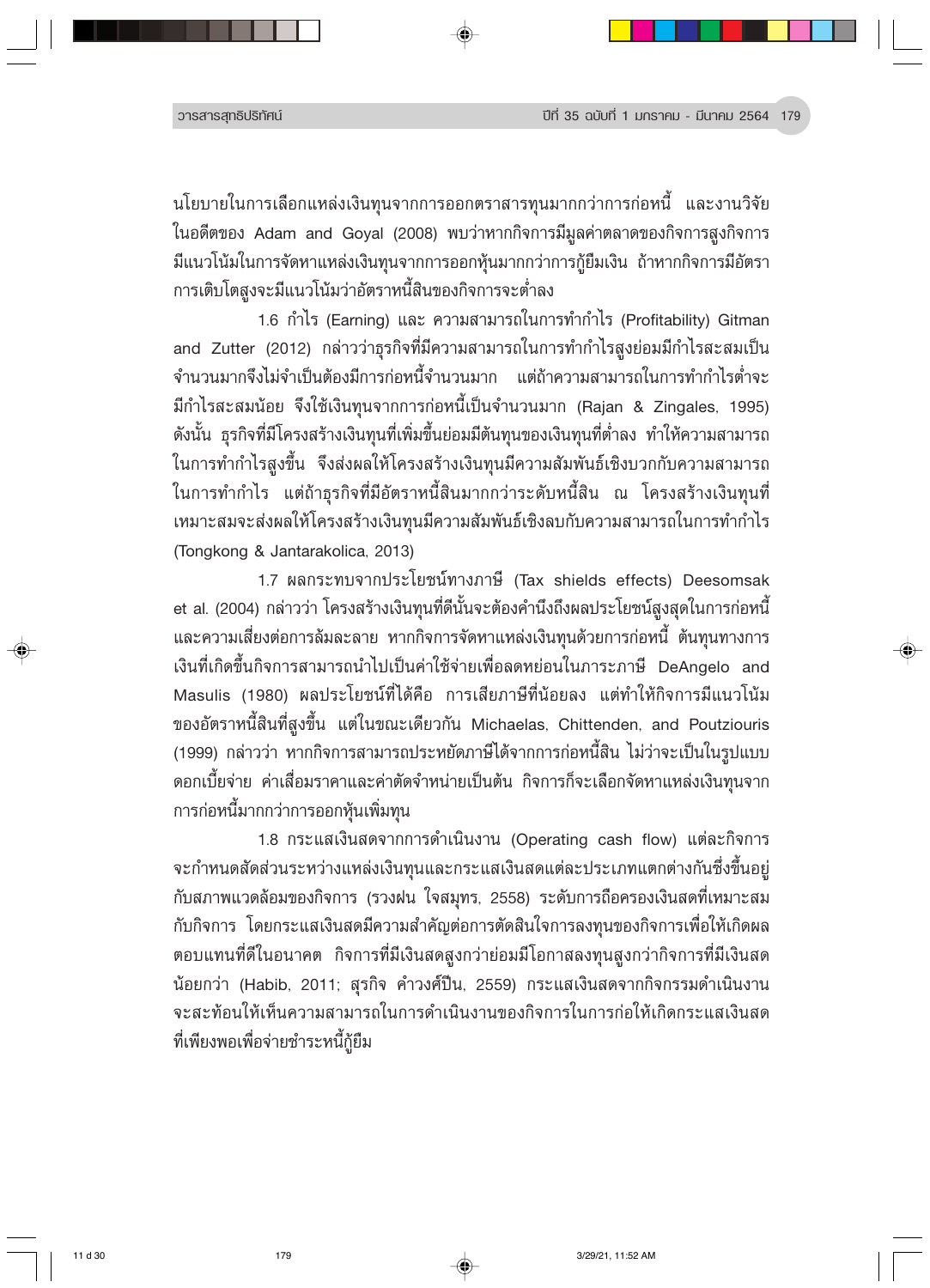# 2. ทบวรรณกรรมอิทธิพลระหว่างตัวแปรที่เกี่ยวข้องกับโครงสร้างเงินทุน

ี<br>การทบทวนวรรณกรรมที่ศึกษาอิทธิพลระหว่างตัวแปรที่เกี่ยวข้องกับโครงสร้างเงินทุน ี พบว่า อิทธิพลระหว่างตัวแปรมีทั้งในทิศทางบวก ลบ และไม่มีอิทธิพล ดังตารางที่ 1 ทั้งนี้ ้สรุปผลการทบทวนวรรณกรรม ดังนี้

# ี **ตารางที่ 1** ทบทวนวรรณกรรมอิทธิพลระหว่างตัวแปรที่เกี่ยวข้องกับโครงสร้างเงินทุน

| ตัวแปร              | การคำนวณ                       | ผล                       | อ้างอิง                                |
|---------------------|--------------------------------|--------------------------|----------------------------------------|
| ขนาดธุรกิจ (Size)   | ลอการิทึมธรรมชาติ              | $+$                      | Benkraiem and Gurau (2013);            |
|                     | ของสินทรัพย์ทั้งหมด            |                          | Chakrabarti and Chakrabarti (2019);    |
|                     |                                |                          | Khan, Bashir, and Islam (2020)         |
|                     |                                |                          | Kester (1986); Titman and Wessels      |
|                     |                                |                          | (1988)                                 |
| สินทรัพย์ที่มีตัวตน | สินทรัพย์ไม่หมุนเวียน          | $^{+}$                   | Aulovt and Hlavsa (2013); Ebrahim,     |
| (Tangibility)       | หารด้วยสินทรัพย์รวม            |                          | Girma, Shah, and Williams (2014);      |
|                     |                                |                          | Lemma and Negash (2014); Mateev,       |
|                     |                                |                          | Poutziouris, and Ivanov (2013);        |
|                     |                                |                          | Ukaegbu and Oino (2014)                |
|                     |                                |                          | Al-Hunnayan (2020); Khan et al. (2020) |
| สภาพคล่อง           | สินทรัพย์หมุนเวียน             | $^{+}$                   | Bradley, Jarrell, and Kim (1984); Kaur |
| (Liquidity)         | <b>ต่อ</b> หนี้สินหมุนเวียน    |                          | and Rao (2009)                         |
|                     |                                |                          | Ozkan (2001); Udomsirikul,             |
|                     |                                |                          | Jumreornvong, and Jiraporn (2011)      |
| การเติบโต           | ราคา <b>หุ้น</b> ต่อมูลค่าหุ้น | $^{+}$                   | Omran and Pointon (2009)               |
| (Growth)            | ทางบัญชี (P/BV)                | $\overline{\phantom{a}}$ | Kaur and Rao (2009); Nunkoo and        |
|                     |                                |                          | Boateng (2010)                         |
| ความสามารถ          | ผลตอบแทนสินทรัพย์:             |                          | Baskin (1989); Griner and Gordon       |
| ในการทำกำไร         | <b>ROA</b>                     |                          | (1995); Shyam-Sunder and Myers         |
| (Profitability)     |                                |                          | (1999)                                 |
|                     |                                | $+/-$                    | Dammon and Senbet (1988); Givoly,      |
|                     |                                |                          | Hayn, Ofer, and Sarig (1992)           |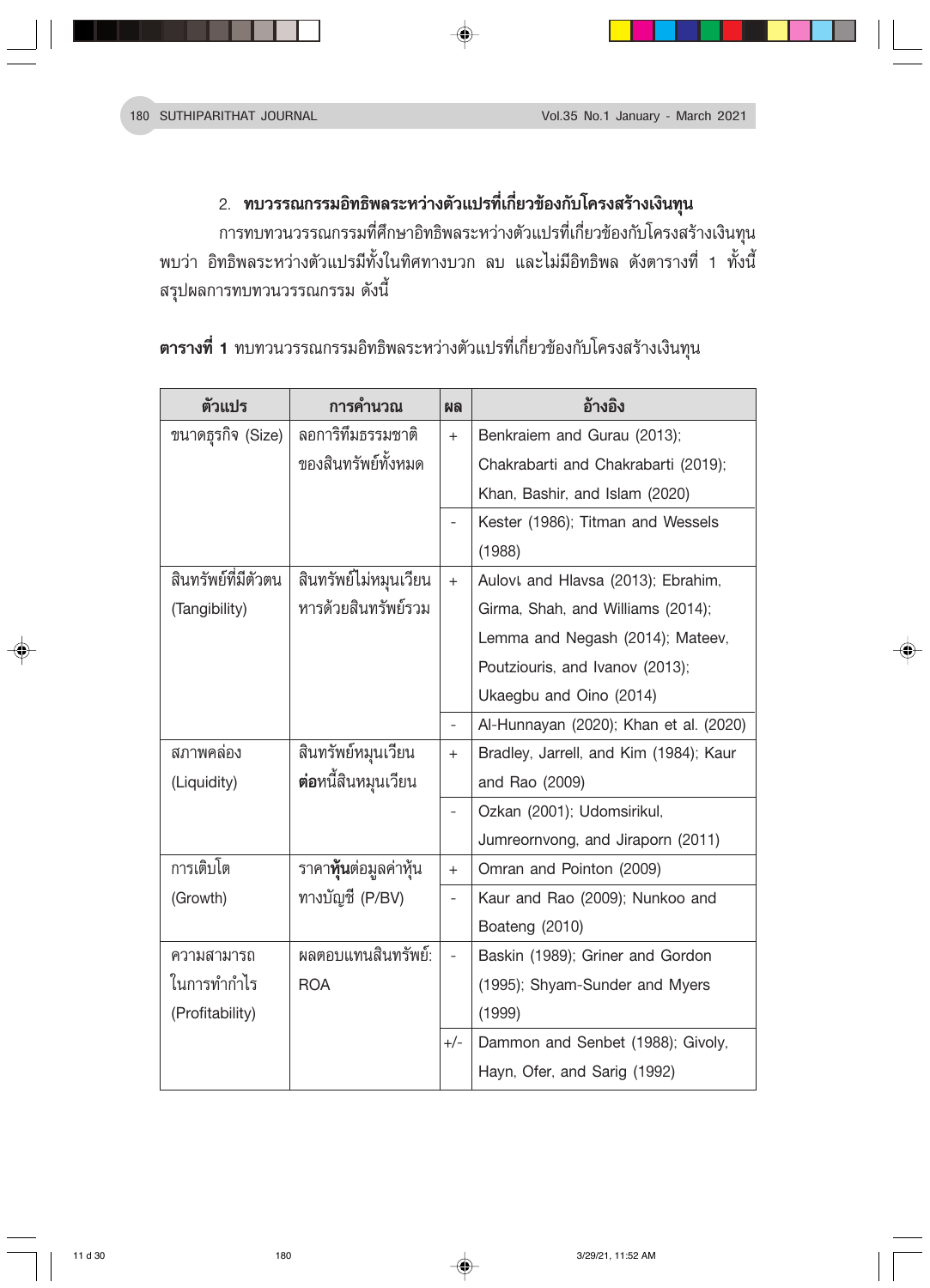| ตัวแปร             | การคำนวณ              | ผล    | อ้างอิง                                 |
|--------------------|-----------------------|-------|-----------------------------------------|
| ผลกระทบจาก         | อัตราส่วนของค่าเสื้อม | $+$   | Bradley et al. (1984); Malenya, Olweny, |
| ประโยชน์ทางภาษี    | ราคาต่อสินทรัพย์รวม   |       | Mutua, and Mukanzi (2017);              |
| (Tax shields       |                       |       | Lei (2020)                              |
| effects)           |                       |       | Nasution, Siregar, and Panggabean       |
|                    |                       |       | (2017)                                  |
| สภาพคล่อง          | เงินสด/หนี้สิน        | $+$   | Bradley et al. (1984); Kaur and Rao     |
| (Liquidity)        | หมุนเวียน             |       | (2009)                                  |
|                    |                       |       | Mazur (2007); Pathak (2010);            |
|                    |                       |       | Alom (2013)                             |
| กระแสเงินสด        | กำไรสุทธิจากการ       | $+$   | Upneja and Dalbor (2001)                |
| จากการดำเนินงาน    | ดำเนินงานหลัง         |       | Mateeva et al. (2013)                   |
| (Operating cash    | หักภาษี + ค่าเสื่อม   |       |                                         |
| flow)              |                       |       |                                         |
| กำไร (Earning)     | ผลตอบแทนต่อ           | $+/-$ | Bistrova, Lace, and Peleckiene (2011);  |
|                    | ผู้ถือหุ้น: ROE       |       | Phillips and Sipahioglu (2004)          |
| โครงสร้างสินทรัพย์ | อัตราส่วนสินทรัพย์    | $+$   | Chung (1993); Walsh and Ryan (1997)     |
| (Asset Structure)  | ที่จับต้องได้ต่อ      |       |                                         |
|                    | สินทรัพย์รวม          |       |                                         |

#### 3. กรอบแนวคิดวิจัย

จากการทบทวนวรรณกรรม พบว่า คุณลักษณะเฉพาะของกิจการมีอิทธิพลต่อการ กำหนดโครงสร้างทางการเงินดังนี้

Size; Tangibility; Liquidity; Growth; Profit Ability; Tax shields effects; Liquidity; Cash Operating Cash Flow; Earning; Asset Structure



**ภาพที่ 1** แสดงกรอบแนวคิดวิจัย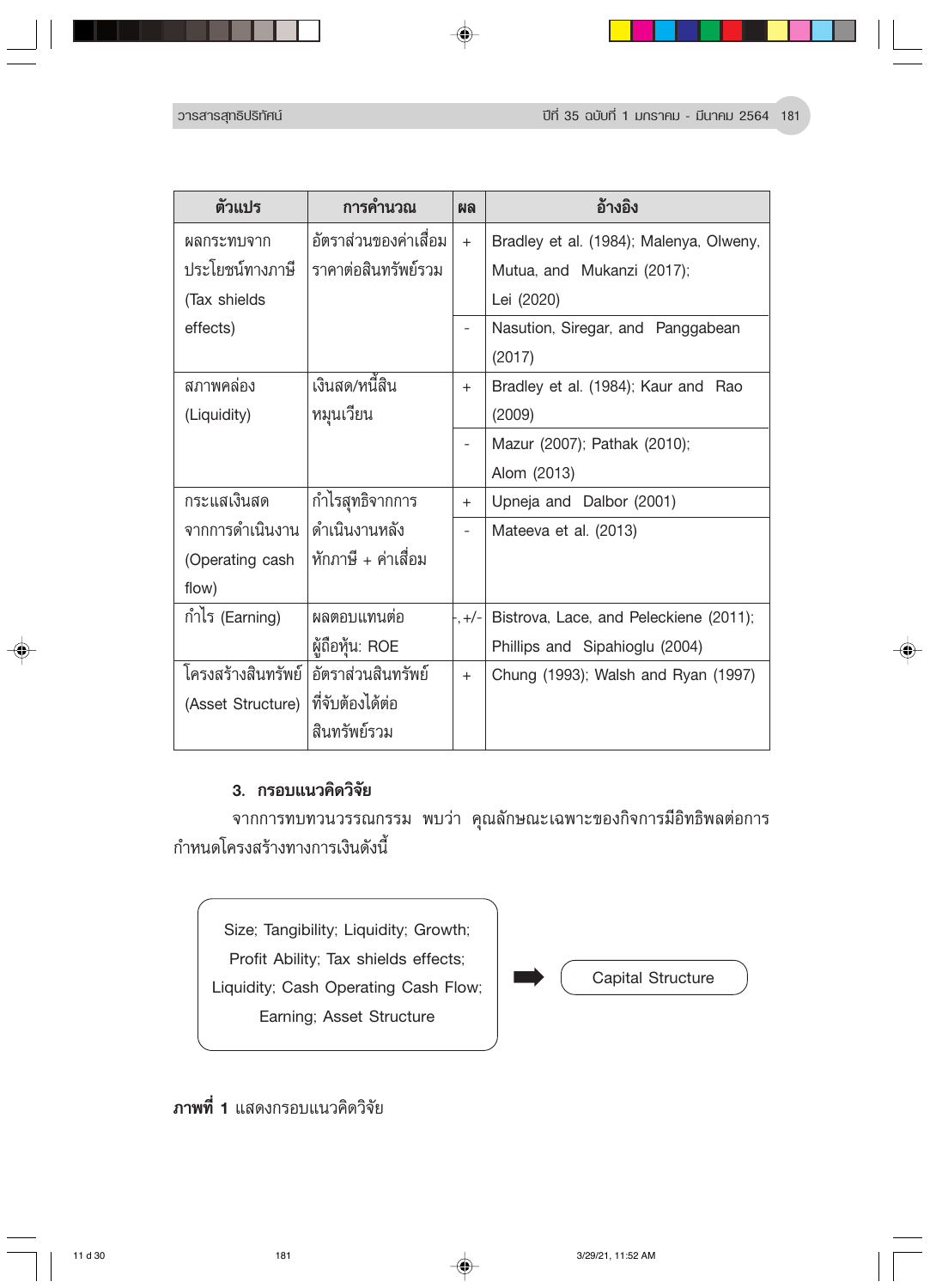#### วิธีดำเนินการวิจัย

ศึกษาคณลักษณะของขนาดธุรกิจ สินทรัพย์มีตัวตน สภาพคล่อง(สินทรัพย์) การเติบโต ้ความสามารถในการทำกำไร ผลกระทบจากประโยชน์ทางภาษี สภาพคล่อง(เงินสด) กระแส เงินสดจากการดำเนินงาน รายได้ และโครงสร้างสินทรัพย์ที่ส่งผลต่อโครงสร้างเงินทุน โดยทำการศึกษาข้อมูลจากกิจการจดทะเบียนในตลาดหลักทรัพย์แห่งประเทศไทย ดัชนี SET100 ที่ไม่อยู่ในกลุ่มอุตสาหกรรมธุรกิจการเงิน ซึ่งกิจการดังกล่าวอยู่ภายใต้การกำกับดูแล โดยกฎระเบียบของภาครัฐอย่างเข้มงวด และเป็นกิจการที่มีข้อมูลผลการดำเนินงานในปี พ.ศ. 2560 - พ.ศ. 2562 ทั้งนี้ ข้อมูลตัวแปรอิสระ ได้แก่ ขนาดธุรกิจ สินทรัพย์มีตัวตน สภาพคล่อง การเติบโต ความสามารถในการทำกำไร ผลกระทบจากประโยชน์ทางภาษี สภาพคล่อง(เงินสด) กระแสเงินสดจากการดำเนินงาน กำไร โครงสร้างสินทรัพย์ ในปี พ.ศ. 2560 - พ.ศ. 2562 และโครงสร้างเงินทุนเป็นตัวแปรตาม การศึกษานี้รวบรวมข้อมูลทุติยภูมิ (secondary data) จากบริการระบบข้อมูลตลาดหลักทรัพย์ออนไลน์ ของตลาดหลักทรัพย์แห่งประเทศไทย (SET Market Analysis and Reporting Tool) ซึ่งมีกิจการจดทะเบียนในการศึกษาทั้งสิ้น จำนวน 100 แห่งตามดัชนี ดัชนี SET100 (ข้อมูลรายกิจการ/หลักทรัพย์, 2563) โดยมี การตรวจสอบหาค่าผิดปกติและตัดข้อมูลไม่ครบถ้วนออก การวิเคราะห์ข้อมูลด้วยวิธีการ ทางสถิติประกอบด้วย (1) การวิเคราะห์ข้อมูลเบื้องต้นของตัวแปรด้วยสถิติเชิงพรรณนา (2) การวิเคราะห์สหสัมพันธ์ (Pearson Correlations) ใช้ในการวิเคราะห์ความสัมพันธ์ ระหว่างปัจจัยที่มีความสัมพันธ์กับโครงสร้างเงินทุน และ (3) การวิเคราะห์การถดถอยพหุคูณ (Multiple Regressions) โดยวิธีการคัดเลือกตัวแปรแบบ Enter Selection เพื่อพิจารณา ตัวแปรที่มีผลโครงสร้างเงินทุน (พวงรัตน์ ทวีรัตน์, 2543)

### ผลการวิจัยและอภิปรายผล

## 1 ข้อมูลทั่วไปเกี่ยวกับตัวอย่างและสถิติพื้นฐานของตัวแปร

กิจการจดทะเบียนในตลาดหลักทรัพย์ที่เป็นตัวอย่าง 100 กิจการ จำนวนข้อมูล ที่ครบถ้วน 216 ข้อมูล โดยมาจากกลุ่มอุตสาหกรรมอสังหาริมทรัพย์และก่อสร้าง (18.5%) บริการ (24.5%) สินค้าอุตสาหกรรม (2.8%) เกษตรและอุตสาหกรรมอาหาร (13.0%) และ เทคโนโลยี (8.3%) ทรัพยากร (32.9%) มีค่าเฉลี่ย ขนาดธุรกิจ (Size) เท่ากับ 10.986 อัตราส่วนสินทรัพย์ที่มีตัวตน (Tangibility) เท่ากับ 0.650 สภาพคล่อง (Liquidity CA/CL) เท่ากับ 1.627 การเติบโต (Growth) เท่ากับ 3.688 ความสามารถในการทำกำไร (Profitability) ู เท่ากับ 0.222 ผลประโยชน์จากภาษี (Tax shields effects) เท่ากับ 0.046 สภาพคล่องเงินสด (Liquidity: Cash) เท่ากับ 0.388 กระแสเงินสดจากการดำเนินงาน (Operating Cash Flows) เท่ากับ 13924.503 กำไร (Earning: ROE) เท่ากับ 0.426 โครงสร้างสินทรัพย์ (Asset Structure) เท่ากับ 0.521 และอัตราโครงสร้างเงินทุน (Capital Structure) เท่ากับ 1.286 ้ดังตารางที่ 2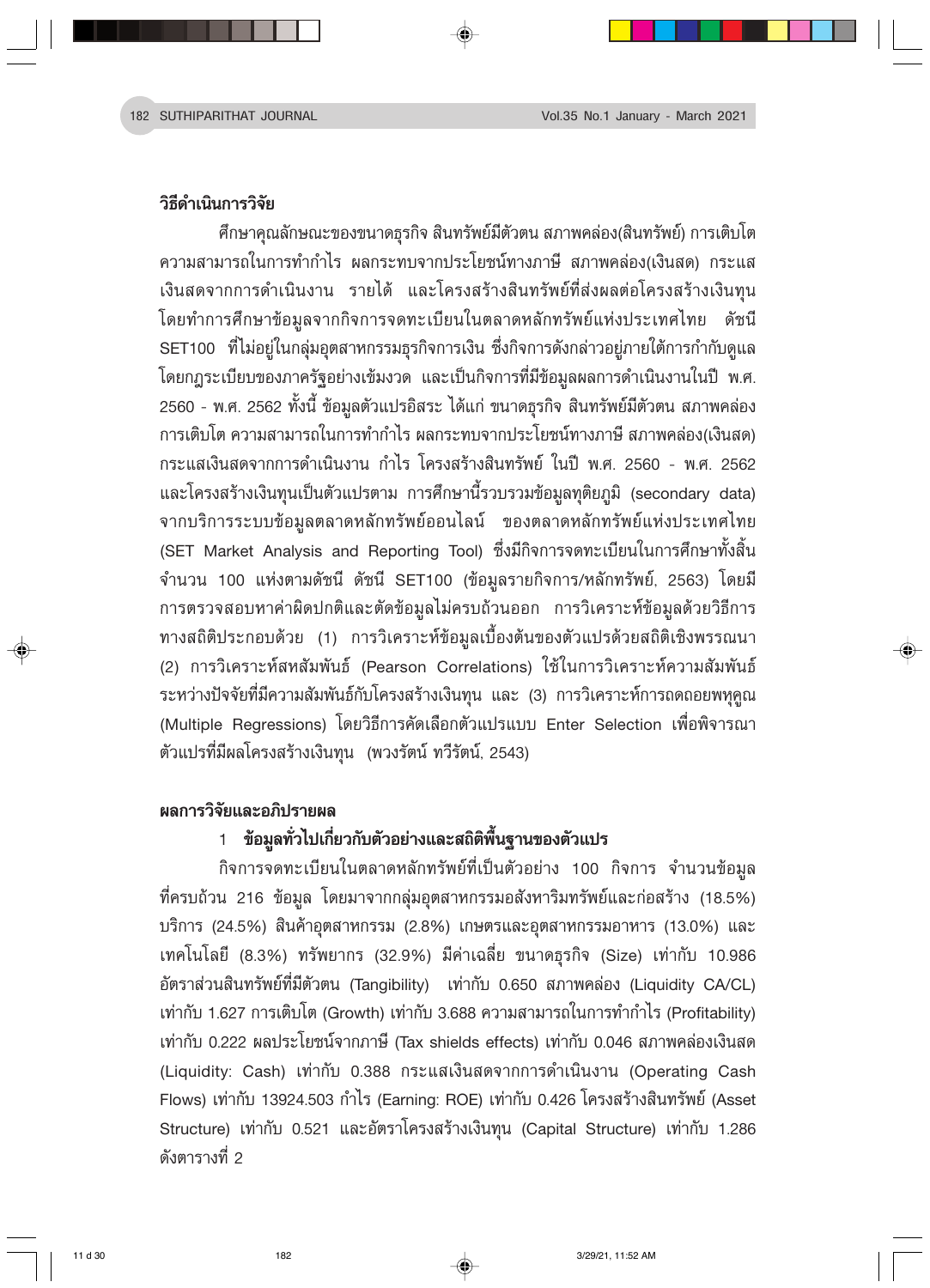| ตัวแปร              | ค่าเฉลี่ย | ่ส่วนเบียงเบน | ค่าต่ำสด     | ค่าสงสด    | จำนวน |
|---------------------|-----------|---------------|--------------|------------|-------|
| Size                | 10.986    | 1.330         | 8.108        | 14.726     | 216   |
| Tangibility         | 0.650     | 0.224         | 0.064        | 0.970      | 216   |
| Liquidity CA/CL     | 1.627     | 1.051         | 0.206        | 5.348      | 216   |
| Growth              | 3.688     | 3.214         | 0.520        | 21.090     | 216   |
| Profitability       | 0.222     | 0.393         | $-0.060$     | 2.294      | 216   |
| Tax shields effects | 0.046     | 0.053         | 0.000        | 0.530      | 216   |
| Liquidity: Cash     | 0.388     | 0.429         | 0.001        | 2.320      | 216   |
| Operating Cash Flow | 13924.503 | 36519.882     | $-15503.120$ | 306100.340 | 216   |
| Earning             | 0.426     | 0.682         | $-0.412$     | 3.108      | 216   |
| Asset Structure     | 0.521     | 0.235         | 0.031        | 0.947      | 216   |

## **ตารางที่ 2** ค่าสถิติพื้นจานของตัวแปรในการวิจัย

ผลการทดสอบความสัมพันธ์ของปัจจัยที่มีผลต่อโครงสร้างเงินทุน ผลการทดสอบ ความสัมพันธ์ระหว่างตัวแปรด้วย Pearson Correlation พบว่า ตัวแปรขนาดธุรกิจ สินทรัพย์ ที่มีตัวตน การเติบโต ผลประโยชน์จากภาษี มีความสัมพันธ์เชิงบวกกับโครงสร้างเงินทุน ในขณะที่ตัวแปรสภาพคล่อง ความสามารถในการทำกำไร สภาพคล่องเงินสด มีความสัมพันธ์ เชิงลบกับโครงสร้างเงินทุน แสดงดังตารางที่ 3

ี **ตารางที่ 3** ตารางแสดงผลการวิเคราะห์ความสัมพันธ์ระหว่างตัวแปรกับโครงสร้างเงินทุน ด้วย Pearson Correlation

|        |                   | Size | Tang. |                    |                |      | Liq. $ $ Growth $ $ Profit. $ $ Tax $ $ y: Cash $ $ O. C.F. $ $ E. |  | Ass.St.                            |
|--------|-------------------|------|-------|--------------------|----------------|------|--------------------------------------------------------------------|--|------------------------------------|
|        | Capital   Pearson |      |       |                    |                |      |                                                                    |  |                                    |
| Struc. | Correlation       | .289 | .149  | $\vert -484 \vert$ | $.160$ $-.228$ | .160 |                                                                    |  | $-169$   0.031 $ -0.089 $ $-0.115$ |
|        | Sig.              |      |       |                    |                |      | $0.000* 0.028* 0.000* 0.019* 0.001* 0.018* 0.013* 0.656 0.191 $    |  | 0.093                              |
|        | (2-tailed)        |      |       |                    |                |      |                                                                    |  |                                    |

\*ที่ระดับนัยสำคัญทางสถิติเท่ากับ 0.05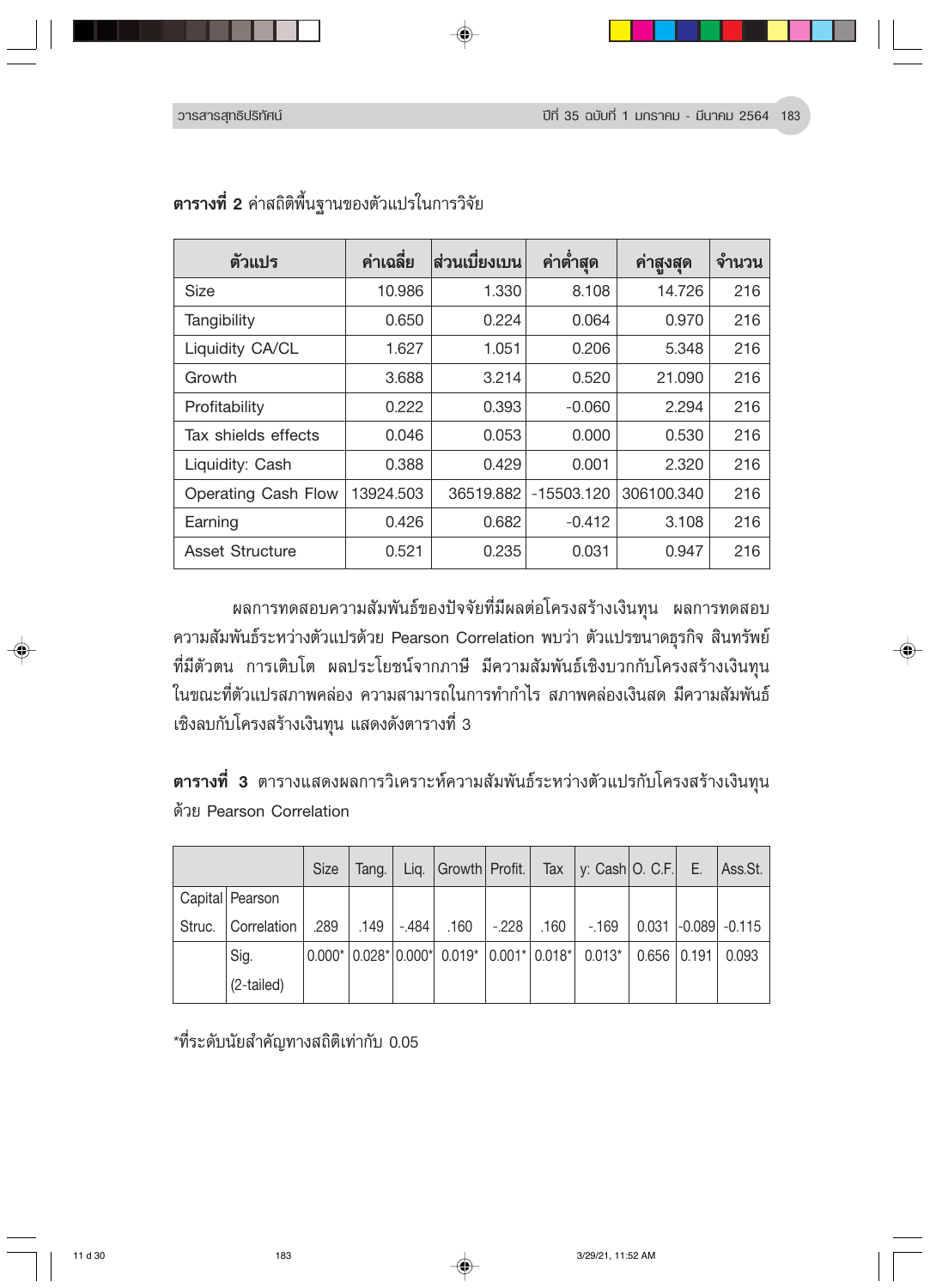้ผลการทดสอบ ดังตารางที่ 4 ทดสอบตัวแปรในด้านต่าง ๆ มีผลต่อโครงสร้างเงินทน ้ด้วยวิธีการวิเคราะห์การถดถอยแบบ Enter พบว่า ตัวแปรที่มีความสัมพันธ์ต่อโครงสร้างเงิน ทนทางบวก คือ ตัวแปรขนาดธรกิจ การเติบโต ผลประโยชน์จากภาษี ส่วนตัวแปรที่มีความ ้สัมพันธ์ต่อโครงสร้างเงินทุนทางลบ คือ ความสามารถในการทำกำไร สภาพคล่อง สินทรัพย์ที่ มีตัวตน และกระแสเงินสดจากการดำเบินงาน

ี **ตารางที่ 4** แสดงผลการทดสอบตัวแปรในด้านต่าง ๆ มีผลต่อโครงสร้างเงินทุนด้วยการ วิเคราะห์การถดถอยพหุคูณ (Multiple Regressions) แบบ Enter

| <b>Model</b>        | <b>Unstandardized</b>  |       | <b>Standardized</b> |          |          |
|---------------------|------------------------|-------|---------------------|----------|----------|
|                     | <b>Coefficients</b>    |       | <b>Coefficients</b> |          | Sig.     |
|                     | <b>Std. Error</b><br>B |       | <b>Beta</b>         |          |          |
| (Constant)          | $-1.235$               | 0.641 |                     | $-1.927$ | 0.055    |
| Size                | 0.362                  | 0.053 | 0.530               | 6.788    | $0.000*$ |
| Tangibility         | $-1.454$               | 0.294 | $-0.359$            | $-4.947$ | $0.000*$ |
| Liquidity CA/CL     | $-0.477$               | 0.075 | $-0.553$            | $-6.386$ | $0.000*$ |
| Growth              | 0.065                  | 0.016 | 0.231               | 4.083    | $0.000*$ |
| Profitability       | $-0.954$               | 0.422 | $-0.413$            | $-2.259$ | $0.025*$ |
| Tax shields effects | 3.652                  | 0.918 | 0.215               | 3.978    | $0.000*$ |
| Liquidity: Cash     | 0.283                  | 0.152 | 0.134               | 1.863    | 0.064    |
| Operating Cash Flow | $-6.30E - 06$          | 0.000 | $-0.253$            | $-3.819$ | $0.000*$ |
| Earning             | 0.445                  | 0.233 | 0.334               | 1.907    | 0.058    |
| Asset Structure     | $-0.272$               | 0.212 | $-0.070$            | $-1.284$ | 0.201    |

\*ที่ระดับนัยสำคัญทางสถิติเท่ากับ 0.05

ขนาดธุรกิจ (Size) มีความสัมพันธ์เชิงบวกต่อโครงสร้างเงินทุน อธิบาย  $3.1$ ได้ว่า กิจการที่มีขนาดใหญ่มักมีความได้เปรียบในการแข่งขันทั้งในแง่ของส่วนแบ่งตลาด ความ ้น่าเชื่อถือของกิจการ มีผลทำให้กิจการสามารถกำหนดโครงสร้างเงินทุนที่มีหนี้สินได้สูงกว่า ้กิจการขนาดเล็ก สอดคล้องกับผลการวิจัยของ Khan et al. (2020) ที่ศึกษาปัจจัย ที่มีผลกระทบต่อโครงสร้างเงินทุนของธนาคารพาณิชย์ในราชอาณาจักรซาอุดีอาระเบีย พบว่า ขนาดของธนาคารมีผลเชิงบวกต่อโครงสร้างเงินทุน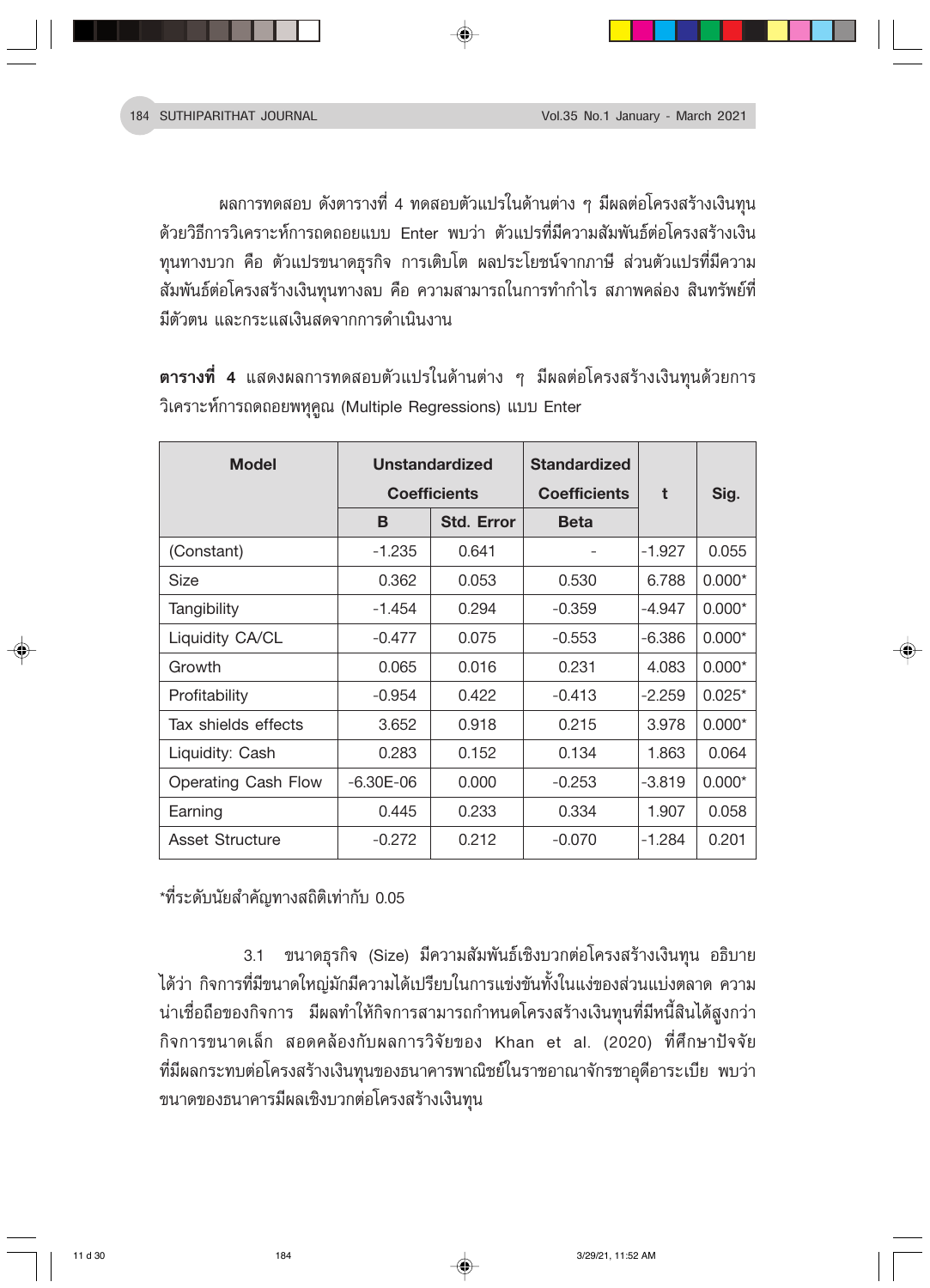ี สินทรัพย์ที่มีตัวตน (Tangibility) มีความสัมพันธ์เชิงลบต่อโครงสร้าง  $3.2$ เงินทน อธิบายได้ว่า การมีสินทรัพย์มากกว่าความต้องการของกิจการก่อให้เกิดเป็นเงินทนจม โดยไม่ก่อให้เกิดประโยชน์ รวมถึงส่งผลให้กิจการมีสัดส่วนต้นทุนคงที่สูงกว่าต้นทุนผันแปร (operating leverage) ทำให้กิจการมีความเสี่ยงในการดำเนินงานสูงขึ้นและความน่าเชื่อถือ ของกิจการที่ลดลง ซึ่งสอดคล้องกับงานวิจัยหลายๆ งานวิจัยที่สรุปว่าสินทรัพย์มีตัวตนมี ผลลบต่อมูลค่าบริษัท (Basu, Paeglis, & Rahnamaei, 2016; OBrien, David, Yoshikawa, & Delios, 2014) สอดคล้องกับการศึกษาธุรกิจขนาดกลางและขนาดย่อมใน 7 ประเทศของ ิ ทวีปยุโรป พบว่า สินทรัพย์มีตัวตนมีผลลบต่อหนี้สินระยะสั้น (Mateeva et al., 2013) และ การศึกษากิจการจดทะเบียนในตลาดหลักทรัพย์ของสหรัฐอเมริกา พบว่า สินทรัพย์มีตัวตน มีผลลบกับหนี้สินรวม (Dang, Kim, & Shin, 2014)

3.3 สภาพคล่อง (Liquidity CA/CL) มีความสัมพันธ์เชิงลบต่อโครงสร้างเงินทุน ้อธิบายได้ว่า เมื่อกิจการมีสภาพคล่องสูงจะมีหนี้สินน้อย เนื่องจากมีเงินทุนหมุนเวียนเพียงพอ ้ต่อความต้องการใช้งาน ดังนั้น เมื่อกิจการมีสภาพคล่องเพียงพอ กิจการจึงไม่จำเป็นต้อง ก่อหนี้สินระยะสั้นเพิ่มขึ้น ผลการวิจัยนี้สอดคล้องกับผลการวิจัยของ Arosa, Richie and Schuhmann (2014); Aulovi and Hlavsa (2013); Fauver and McDonald (2015); Gottardo and Maria Moisello (2014) กิจการที่มีสภาพคล่องสูงควรจะมีหนี้สินน้อย แต่กิจการมีที่ ี่ สภาพคล่องค่อนข้างสูงก็ควรเลือกระดมทุนด้วยการก่อหนี้ โดยเฉพาะหนี้สินระยะสั้น เนื่องจาก กิจการสามารถชำระคืนเงินกู้ได้เมื่อกิจการมีกระแสเงินสดอิสระเพียงพอ

การเติบโต (Growth) มีความสัมพันธ์เชิงบวกต่อโครงสร้างเงินทุน อธิบาย  $3.4$ ได้ว่ากิจการที่มีการเติบโตสูงจะมีมูลค่าของกิจการสูงขึ้น ส่งผลที่ดีต่อโครงสร้างเงินทุนข องกิจการในการนำเงินไปลงทุนและขยายกิจการ ซึ่งขัดแย้งกับงานวิจัยของ Alipour, Mohammadi, and Derakhshan (2015) ที่พบว่าการเติบโตมีความสัมพันธ์เชิงลบต่อการ ก่อหนี้เนื่องจากกิจการที่มีความเติบโตมักจะใช้แหล่งเงินทุนจากภายในมากกว่าภายนอก

3.5 ความสามารถในการทำกำไร (Profitability) มีความสัมพันธ์เชิงลบต่อ โครงสร้างเงินทุน อธิบายได้ว่า ถ้ากิจการมีการทำกำไรได้มากจะมีแนวโน้มที่จะใช้เงินทุนจาก ี่แหล่งหนี้สินน้อยลง แหล่งเงินทุนภายใน (กำไรสะสม) มีมากพอที่ใช้ลงทุนในกิจการและ ิสอดคล้องกับผลงานของ Myers and Majluf (1984) ที่อ้างถึงความสัมพันธ์เชิงลบระหว่าง ความสามารถในการทำกำไรและระดับหนี้สิน

ผลประโยชน์ทางภาษี (Tax shield effect) มีความสัมพันธ์เชิงบวก  $3.6$ ต่อโครงสร้างเงินทุน อธิบายได้ว่าการวางแผนการใช้ผลประโยชน์จากภาษีมีต่อกำไรสุทธิที่เพิ่ม ขึ้นส่งผลให้นักลงทุนภายนอกเห็นเป็นนัยสำคัญในการให้เงินลงทุน รวมถึงหากสามารถ ี ประหยัดภาษีได้จากการก่อหนี้สิน กิจการก็จะเลือกจัดหาแหล่งเงินทุนจากการก่อหนี้มากกว่า ี การออกหุ้นซึ่งสอดคล้องกับ (Michaelas et al., 1999) ต้นทุนทางการเงินที่เกิดจากการก่อหนี้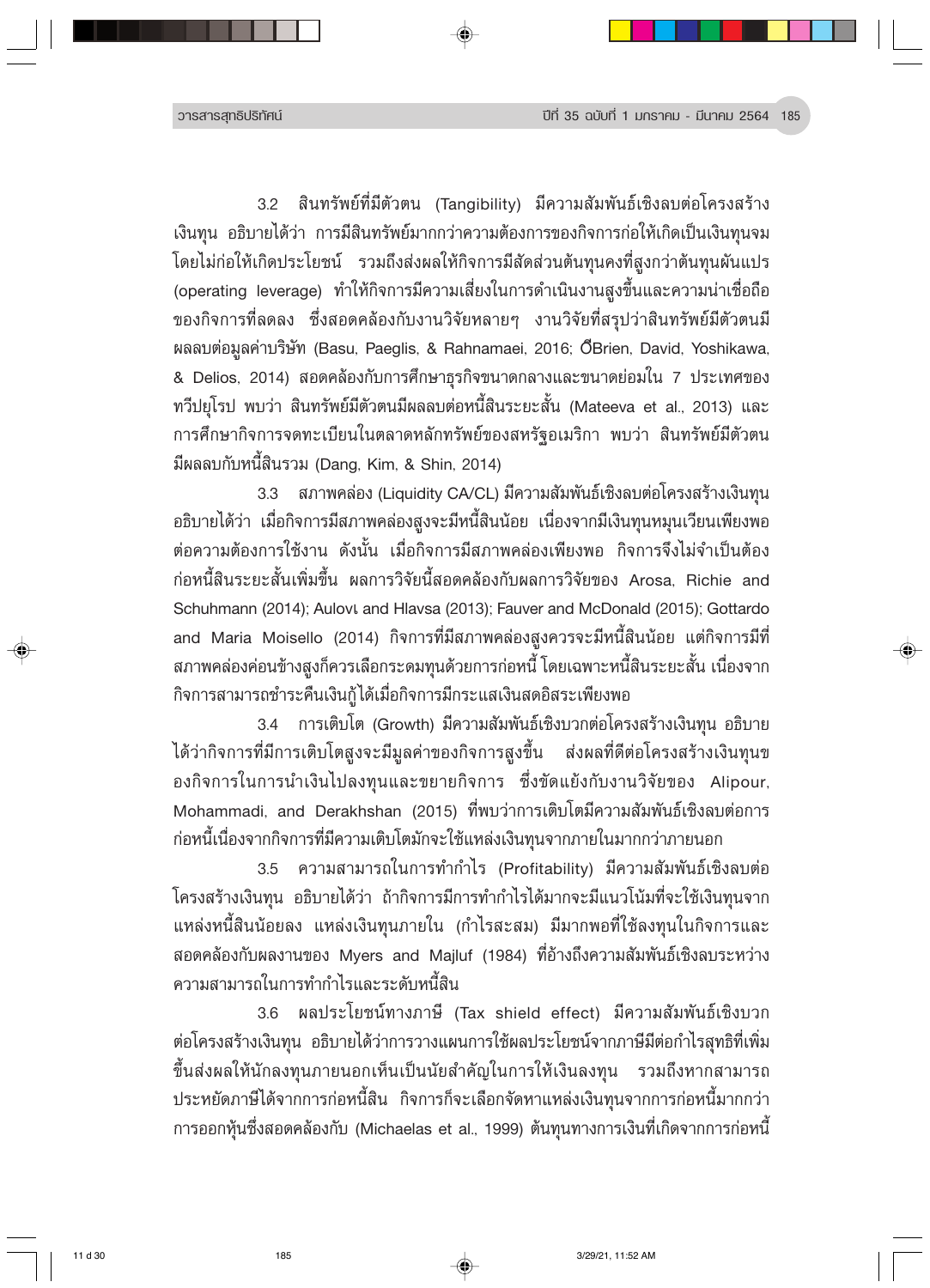ี่ สามารถนำไปเป็นค่าใช้จ่ายเพื่อลดหย่อนภาษีได้ และ Ali Ahmed and Hisham (2009) หากกิจการสามารถบริหารเงินทุนอย่างมีประสิทธิภาพก็จะเป็นการต่อยอดธรกิจทำให้สัดส่วน ของการก่อหนี้มีความความสัมพันธ์กับประโยชน์ทางภาษี

3.7 กระแสเงินสดการดำเนินงาน (Operating Cash Flows) มีความสัมพันธ์ เชิงลบต่อโครงสร้างเงินทุน อธิบายได้ว่าเนื่องจากงบกระแสเงินสดคือข้อมูลที่สะท้อนผลการ ้ดำเนินงานและสภาพคล่องของกิจการ รวมถึงความสามารถในการชำระหนี้มากกว่าการแสดง ข้อมูลการสร้างผลกำไรหรือมูลค่ากิจการ ขณะที่กระแสเงินสดจากการดำเนินงานสามารถ ้อธิบายกระแสเงินสดในอนาคตได้ดีกว่าด้านอื่น ๆ สอดคล้องกับ Livnat and Zerowin (1990) พบว่า กระแสเงินสดจากการลงทุนไม่มีความสัมพันธ์และไม่สามารถอธิบายผล ้ตอบแทนต่าง ๆ ของกิจการได้ส่งผลให้นักลงทุนภายนอกเห็นเป็นนัยสำคัญในการให้เงินลงทุน

## สรุปผลการศึกษา

จากการศึกษาปัจจัยที่มีความสัมพันธ์กับโครงสร้างเงินทุนของบริษัทใน ิตลาดหลักทรัพย์แห่งประเทศไทย แต่ไม่รวมบริษัทที่เป็นสถาบันทางการเงิน ที่อยู่ใน SET 100 ้ ซึ่งเป็นหุ้นที่น่าลงทุนสูงสุด 100 อันดับแรก โดยเก็บข้อมูลทุติยภูมิจากบริการระบบข้อมูลตลาด หลักทรัพย์ออนไลน์ ของตลาดหลักทรัพย์แห่งประเทศไทย (SET Market Analysis and Reporting Tool) ในช่วงระหว่างปี พ.ศ. 2560 - 2562 จากการวิเคราะห์สหสัมพันธ์ (Pearson Correlations) และการวิเคราะห์การถดถอยพหุคูณ (Multiple Regressions) พบว่า ขนาด การเติบโต และผลประโยชน์ทางภาษี มีความสัมพันธ์เชิงบวกกับโครงสร้างเงินทุน ในขณะที่ ้สินทรัพย์ที่มีตัวตน สภาพคล่อง ความสามารถในการทำกำไร และกระแสเงินสดการดำเนินงาน มีความสัมพันธ์เชิงลบกับโครงสร้างเงินทุน

ผลลัพธ์ดังกล่าวสอดคล้องตามทฤษฎีการจัดหาตามลำดับ กล่าวคือ บริษัทที่มีขนาดใหญ่ ่ มีการเติบโตมากขึ้น และได้รับผลประโยชน์ทางภาษี จะสามารถใช้แหล่งเงินทุนภายใน เช่น ้เงินสด หรือเงินลงทุนระยะสั้น เพื่อทำการลงทุนต่าง ๆ ได้ ในทางตรงกันข้าม บริษัทที่มี ิสภาพคล่อง ความสามารถในการทำกำไรสูง มีแนวโน้มที่จะก่อหนี้น้อยเนื่องจากมีแหล่งทุน จากภายในให้ใช้ ส่วนกระแสเงินสดการดำเนินงานอาจไม่สามารถโน้มน้าวนักลงทุน ี จากภายนอกให้เห็นมูลค่าได้ และการที่บริษัทมีสินทรัพย์ที่มีตัวตนมากเกินไปอาจส่งผลให้ ต้นทุนคงที่สูงขึ้นด้วย

ทั้งนี้ ผลลัพธ์จากการวิเคราะห์ พบว่า กำไรและโครงสร้างสินทรัพย์ ไม่มีความ สัมพันธ์กับโครงสร้างเงินทุนของบริษัทที่อยู่ในดัชนี SET 100 ของตลาดหลักทรัพย์แห่ง ี ประเทศไทย อธิบายได้ว่า บริษัทอาจใช้เงินทุนจากส่วนของผู้ถือหุ้นอยู่แล้ว (ทศพร ดาราโพธิ์ ี และสุภา ทองคง, 2563) โดยไม่พิจารณากำไรหรือโครงสร้างสินทรัพย์ในการก่อหนี้เพิ่ม ชึ่งสอดคล้องตามทฤษฎีการจัดหาตามลำดับที่บริษัทจะเลือกใช้แหล่งเงินทุนจากภายในก่อน ภายนอก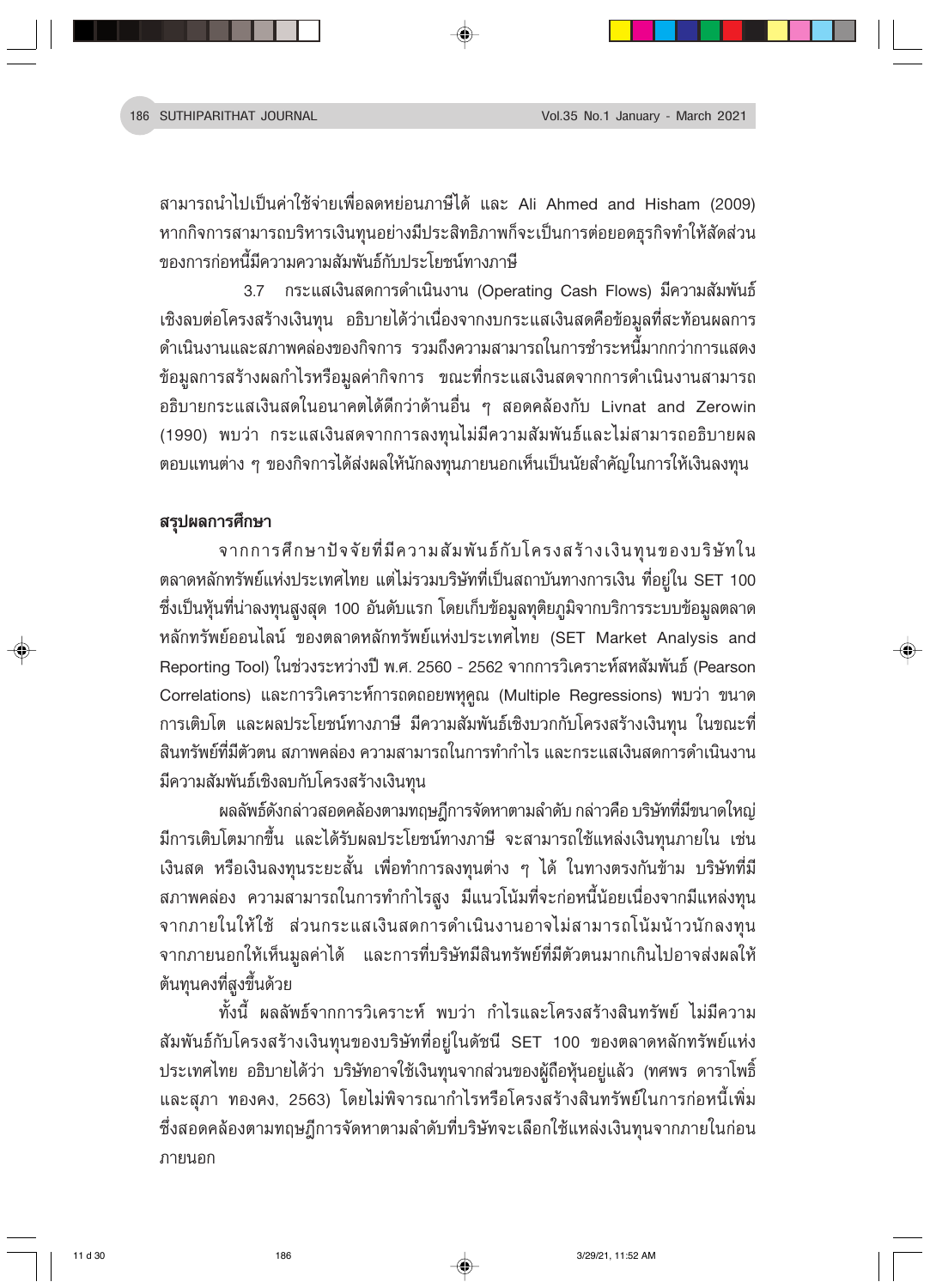# ข้อเสนอแนะในการวิจัยครั้งนี้

งานวิจัยในครั้งนี้ มีข้อจำกัดของข้อมูลจากกิจการจดทะเบียนในตลาดหลักทรัพย์ แห่งประเทศไทย ดัชนี SET100 ที่ไม่อยู่ในกลุ่มอุตสาหกรรมธุรกิจการเงิน ดังนั้น ผลงานวิจัย ้ที่ได้ผู้ที่จะนำผลงานวิจัยในครั้งนี้ไปใช้ จึงควรพิจารณาความเหมาะสมกับประเภทธุรกิจ

# ข้อเสนอแนะในการวิจัยครั้งต่อไป

การศึกษาครั้งต่อไปควรดำเนินการศึกษาเชิงคุณภาพ โดยศึกษาเจาะลึกเพื่อให้ ์คันคว้าและค้นพบตัวแปรใหม่ ๆ ที่จะสามารถอธิบายการเปลี่ยนแปลงของโครงสร้างการเงิน ของกิจการที่จดทะเบียนในตลาดหลักทรัพย์แห่งประเทศไทย โดยการสัมภาษณ์เชิงลึก ผู้มีประสบการณ์ด้านการเงินกับกิจการในตลาดหลักทรัพย์ก่อนที่จะทำการสรุปตัวแปรใหม่ ๆ ้และทำการเก็บข้อมูลเพื่อทดสอบอีกครั้ง และควรรวบรวมข้อมูลตัวแปรประเภทอัตราส่วน ทางการเงินและทำการทดสุกบทางสถิติกย่างอื่นเพิ่ม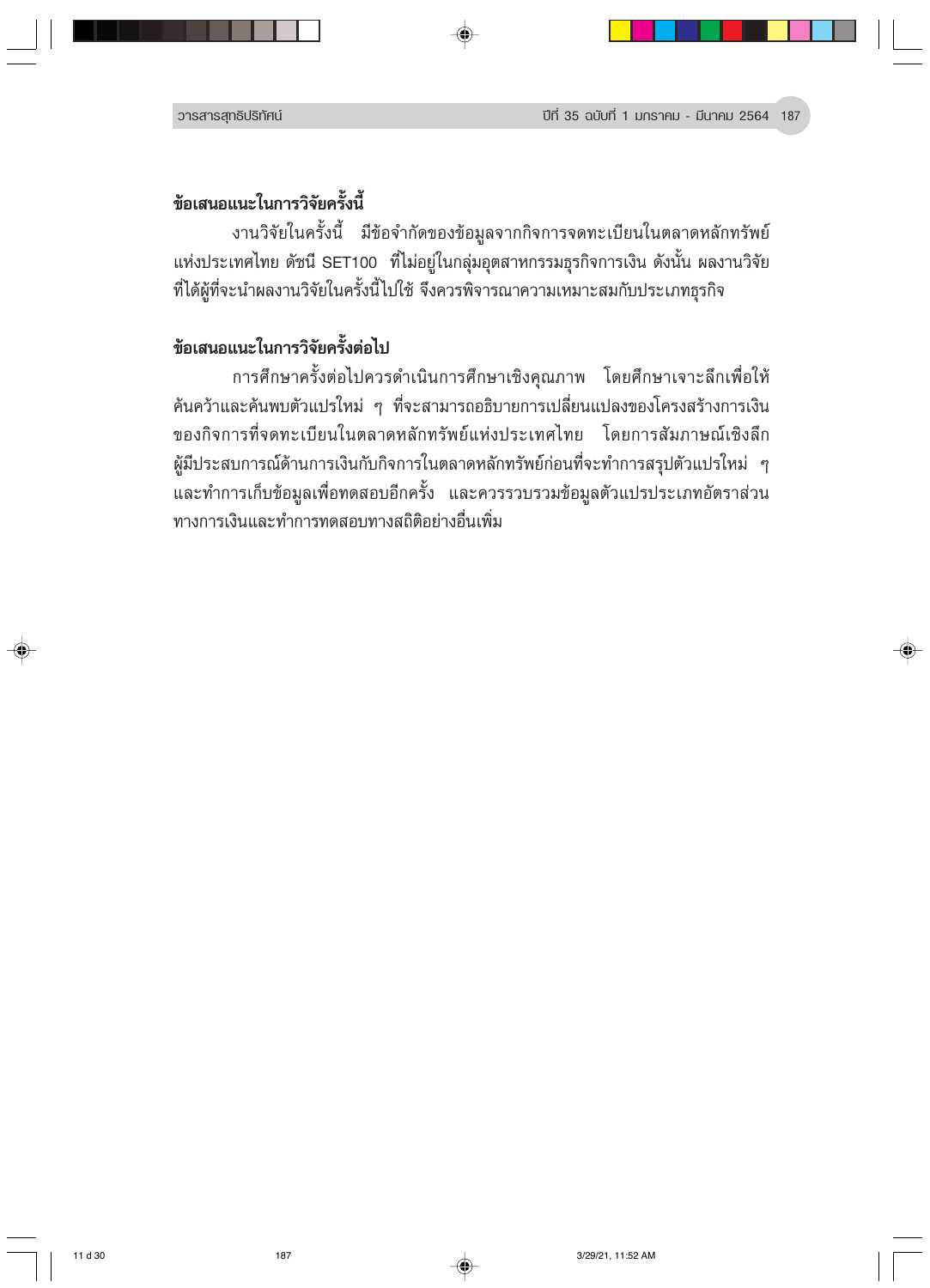#### บรรณานุกรม

- ทศพร ดาราโพธิ์, และสภา ทองคง. (2563). ผลกระทบโครงสร้างเงินทนที่มีผลต่อความ สามารถในการทำกำไรของบริษัทจดทะเบียนในกลุ่มธุรกิจพลังงานและ สาธารณปโภคในตลาดหลักทรัพย์แห่งประเทศไทย. *วารสารบัณฑิตวิทยาลัย* มหาวิทยาลัยราชภักจันทรเกษม, 15(2), 109-122.
- พวงรัตน์ ทวีรัตน์. (2543). *วิธีการวิจัยทางพฤติกรรมศาสตร์และสังคมศาสตร์ (*พิมพค์รังที่ 7). กรุงเทพฯ : สำนักทดสอบทางการศึกษาและจิตวิทยา มหาวิทยาลัยศรีนครินทรวิโรฒ.
- ี รวงฝน ใจสมุทร. (2558). *โครงสร้างเงินทุนพื้นฐานความสำเร็จของกิจการ.* สืบค้น 10 ธันวาคม 2563, จาก http://www.thai-iod.com.
- สุรกิจ คำสงศ์ปืน. (2559). *การวิเคราะห์รายงานทางการเงิน.* กรุงเทพฯ: สำนักพิมพ์แห่ง จุฬาลงกรณ์มหาวิทยาลัย.
- Adam, T., & Goyal, V. K. (2008). The investment opportunity set and its proxy variables. Journal of Financial Research, 31(1), 41-63.
- Al-Hunnayan, S. H. (2020). The capital structure decisions of Islamic banks in the GCC. Journal of Islamic Accounting and Business Research, 11(4), 745-764.
- Ali Ahmed, H. J., & Hisham, N. (2009). Revisiting capital structure theory: A test of pecking order and static order trade-of model from Malaysian Capital Market. International Research Journal of Finance and Economics, 30, 58-65.
- Alipour, M., Mohammadi, M. F. S., & Derakhshan, H. (2015). Determinants of capital structure: An empirical study of firms in Iran. International Journal of Law and Management, 57(1), 53-83.
- Alom, K. (2013). Capital structure choice of Bangladeshi firm An empirical investigation. Asian Journal of Finance and Accounting, 5(1), 320-334.
- Arosa, C. M. V., Richie, N., & Schuhmann, P. W. (2014). The impact of culture on market timing in capital structure choices. Research in International Business and Finance, 31, 178-192.
- Aulová, R., & Hlavsa, T. (2013). Capital structure of agricultural businesses and its determinants. AGRIS on-line Papers in Economics and Informatics,  $5(2)$ , 14.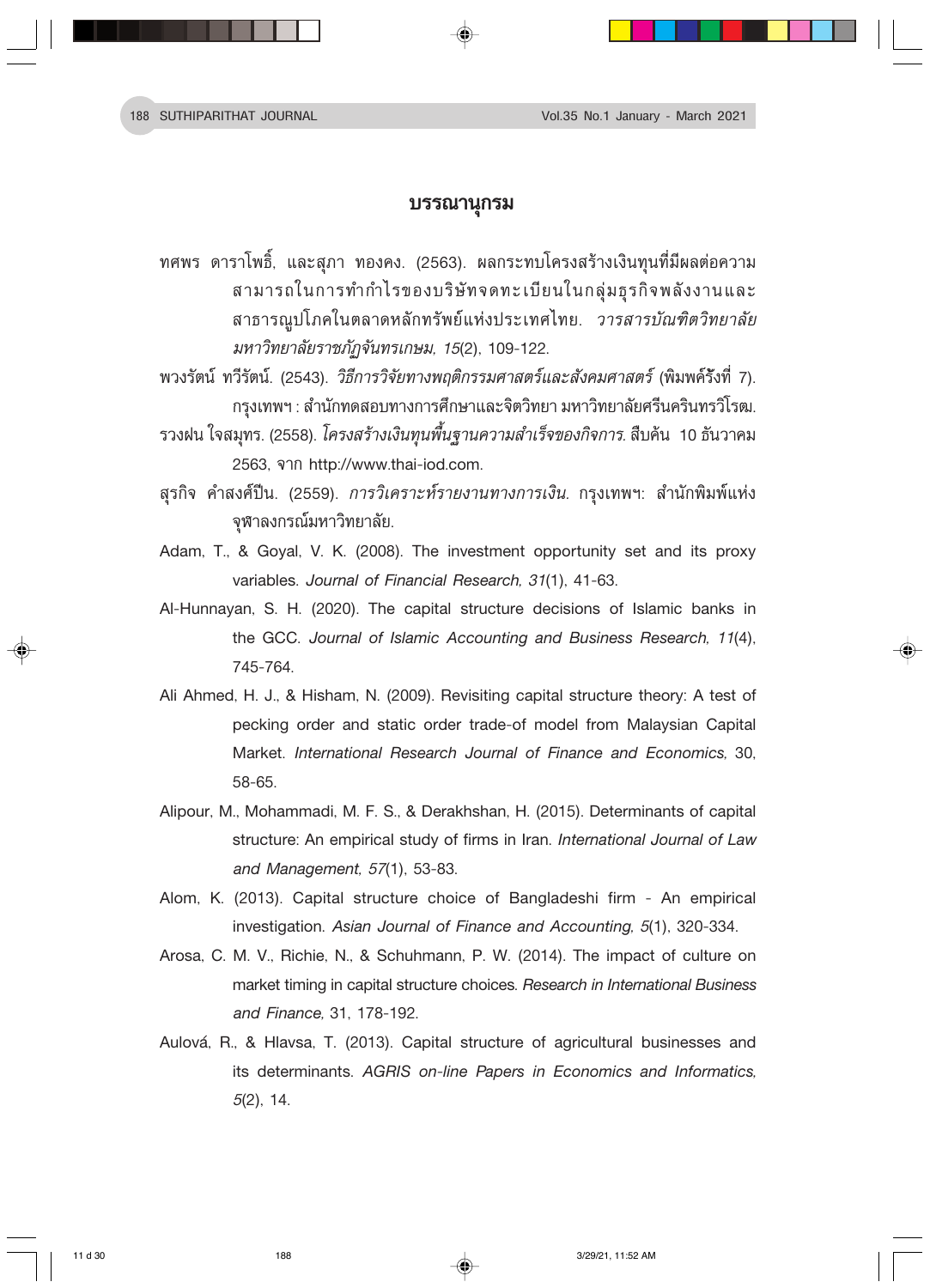- Baker, M., & Wurgler, J. (2002). Market timing and capital structure. *The Journal of Finance, 57*(1), 1- 32.
- Baskin, J. (1989). An empirical investigation of the pecking order hypothesis. *Financial Management, 18*(1), 26-35.
- Basu, N., Paeglis, I., & Rahnamaei, M. (2016). Multiple blockholders, power, and firm value. *Journal of Banking & Finance, 66*(c), 66-78.
- Benkraiem, R., & Gurau, C. (2013). How do corporate characteristics affect capital structure decisions of French SMEs? *International Journal of Entrepreneurial Behaviour and Research, 19*(2), 149-164.
- Bistrova, J., Lace, N., & Peleckiene, V. (2011). The influence of capital structure on Baltic corporate performance. *Journal of Business Economics and Management, 12*(4), 655-669.
- Bradley, M., Jarrell, G. A., & Kim, E. (1984). On the existence of optimal capital structure: theory and evidence. *Journal of Finance, 39*(3), 857-878.
- Chakrabarti, A., & Chakrabarti, A. (2019). The capital structure puzzle evidence from Indian energy sector. *International Journal of Energy Sector Management, 13*(1), 2-23.
- Chung, K. H. (1993). Asset characteristics and corporate debt policy: an empirical test. *Journal of Business Finance & Accounting, 20*(1), 83-98.
- Dammon R., & Senbet L. (1988). The effect of taxes and depreciation on corporate investment and financial leverage. *Journal of Finance, 43*(2), 357-373.
- Dang, V. A., Kim, M., & Shin, Y. (2014). Asymmetric adjustment toward optimal capital structure: Evidence from a crisis. *International Review of Financial Analysis, 33*(c), 226-242.
- DeAngelo, H., & Masulis, W. R. (1980). Optimal capital structure under corporate and personal taxation. *Journal of Financial Economics, 8*(1), 3-29.
- Deesomsak, R., Paudyal, K., & Pescetto, G. (2004). The determinants of capital structure: evidence from the Asia Pacific region. *Journal of Multinational Financial Management, 14*(4-5), 387- 405.
- Ebrahim, S. M., Girma, S., Shah, M. E., & Williams, J. (2014). Dynamic capital structure and political patronage: The case of Malaysia. *International Review of Financial Analysis,* 31, 117-128.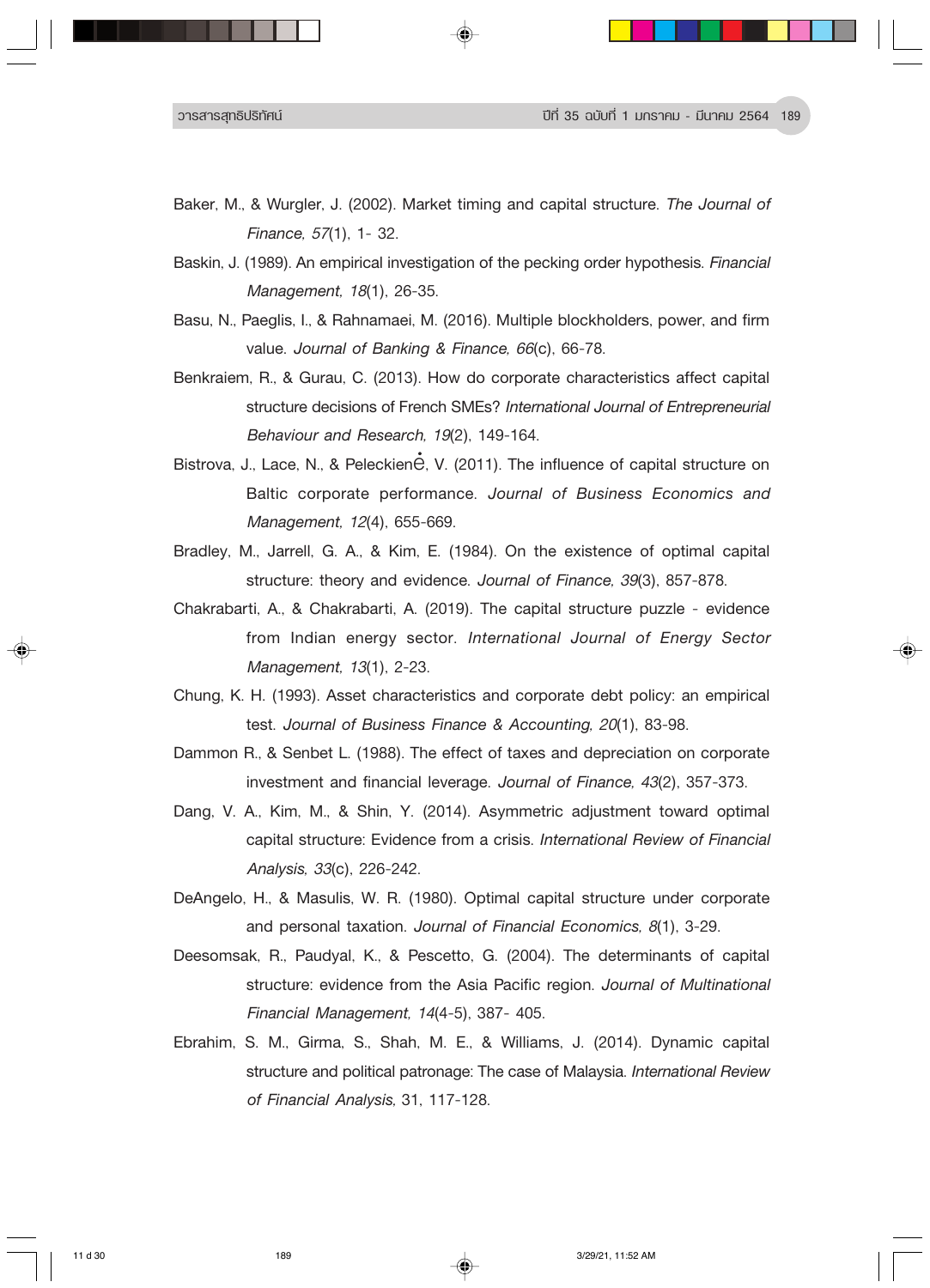- Fauver, L., & McDonald, M. B. (2015). Culture, agency costs, and governance: International evidence on capital structure. *Pacific-Basin Finance Journal, 34*(c), 1-23.
- Ghosh, A. A., & Moon, D. (2010). Corporate debt financing and earnings quality. *Journal of Business Finance & Accounting, 37*(5-6), 538-559.
- Gitman, L., & Zutter, C. (2012). *Principles of managerial finance* (13th ed.). Upper Saddle River, NJ: Prentice Hall.
- Givoly, D., Hayn, C., Ofer, R., & Sarig, O. (1992). Taxes and capital structure: Evidence from firmÕs response to the tax reform act of 1986. *The Review of Financial Studies, 5*(2), 331-355.
- Glen, J. D., & Pinto, B. (1994). Debt or equity?: *How firms in developing countries choose.* Washington, D.C: World Bank.
- Gottardo, P., & Maria Moisello, A. (2014). The capital structure choices of family firms Evidence from Italian medium-largeunlisted firms. *Managerial Finance, 40*(3), 254-275.
- Griner E. H., & Gordon L. A. (1995). Internal cash flow, insider ownership and capital expenditures: A test of the pecking order and managerial hypothesis. *Journal of Business Finance & Accounting,* 22,179-199.
- Habib, A. (2011). Growth opportunities, earnings performance and the valuation of free cash flow, Australasian Accounting. *Business and Finance Journal, 5*(4), 101-122.
- Kaur, R., & Rao, N. K. (2009). Determinants of capital structure: experience of Indian cotton textile industry. *The XIMB Journal of Management, 6*(2), 97-112.
- Kester, W. (1986). Capital and ownership structure: a comparison of United States and Japanese manufacturing corporations. *Financial Management, 15*(1), 5-16.
- Khan, S., Bashir, U., & Islam, M. S. (2020). Determinants of capital structure of banks: evidence from the Kingdom of Saudi Arabia. *International Journal of Islamic and Middle Eastern Finance and Management.*
- Kraus Alan, & Litzenberger, Robert H. (1973). A state-preference model of optimal financial leverage. *Journal of Finance, 28*(4), 911-922.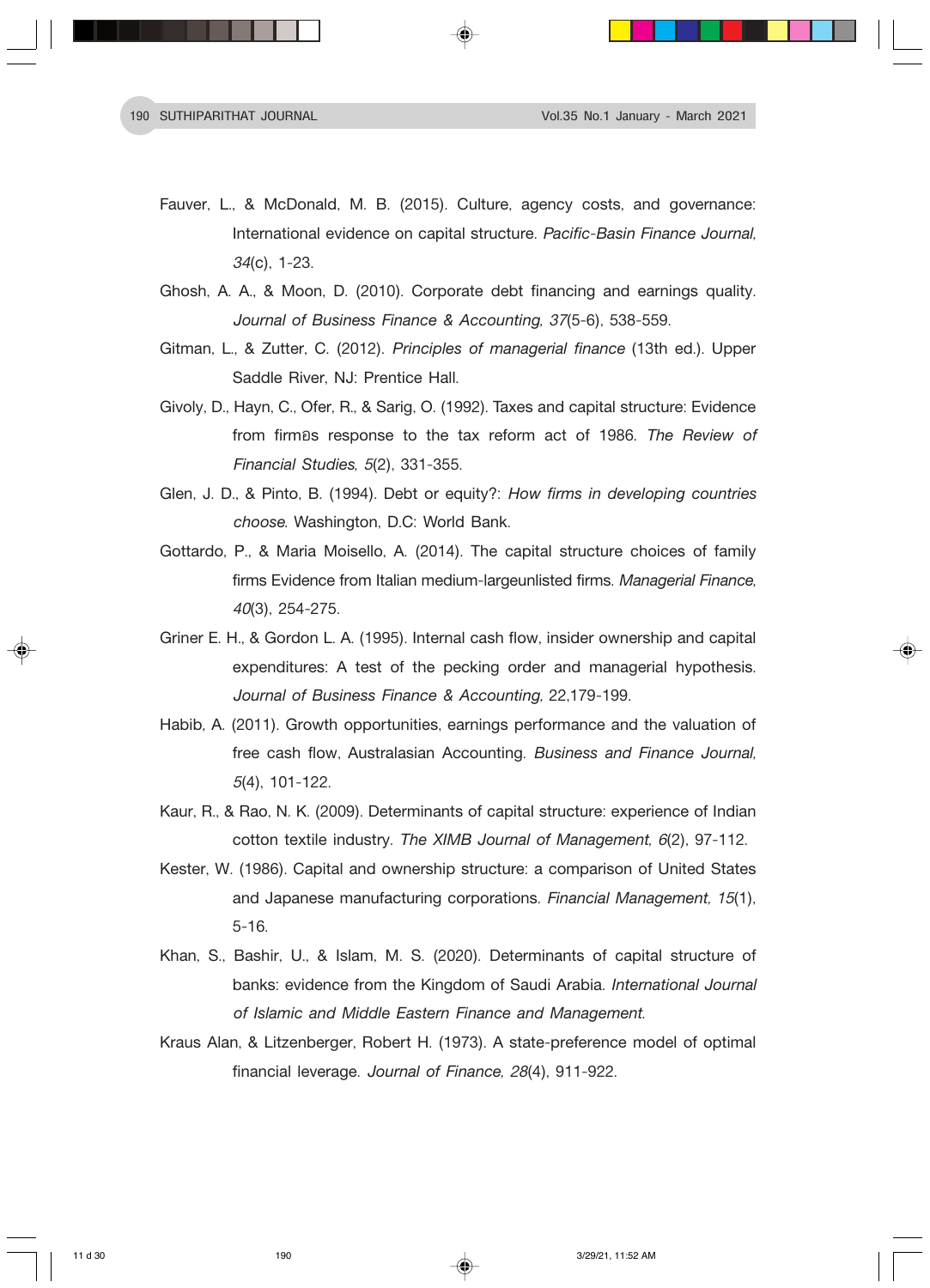- Lei, L. (2020). Research on the impact of tax shield effect on corporate capital structure-empirical analysis based on a-share listed companies. *Modern Economy, 11*(1), 126-139.
- Lemma, T. T., & Negash, M. (2014). Determinants of the adjustment speed of capital structure. *Journal of Applied Accounting Research, 15*(1), 64-99.
- Liang, C. C., Liu, Y., Troy, C., & Chen, W. W. (2020). *Firm characteristics and capital structure: Evidence from ASEAN-4 Economies.* Emerald Publishing.
- Livnat, J., & Zarowin, P. (1990). The incremental information content of cash-flow components. *Journal of Accounting and Economics, 13*(1), 25-46.
- Malenya, A., Olweny, D. T., Mutua, D. M., & Mukanzi, D. C. (2017). Influence of tax shield on capital structure of private manufacturing firms in Kenya. IOSR *Journal of Economics and Finance, 8*(3), 47-53.
- Mateeva, M., Poutziouris, P., & Ivanov, K. (2013). On the determinants of SME capital structure of Eastern and Central Europe - A dynamic panel analysis. *Research in International Business and Finance, 27*(1), 28-51.
- Mazur, K. (2007). The determinants of capital structure choice: evidence from Polish companies. *International Advances in Economic Research, 13*(4), 495-514.
- Michaelas, N., Chittenden, F., & Poutziouris, P. (1999). Financial policy and capital structure choice in UK SMEs: Empirical evidence from company panel data. *Small Business Economics, 12*(2), 113-130.
- Myers, S. C., & Majluf, N. S. (1984). Corporate financing and investment decisions when firms have information that investors do not have. *Journal of Financial Economics,* 13, 187-221.
- Nasution, A. A., Siregar, I., & Panggabean, R. (2017). The effect of profitability, asset tangibility, corporate tax, non-debt tax shield and inflation upon the financial capital structure of the manufacturing companies listed on the Indonesian Stock Exchange. *36(Icbmr),* 65-74.
- O'Brien, J. P., David, P., Yoshikawa, T., & Delios, A. (2014). How capital structure influences diversification performance: A transaction cost perspective. *Strategic Management Journal, 35*(7), 1013-1031.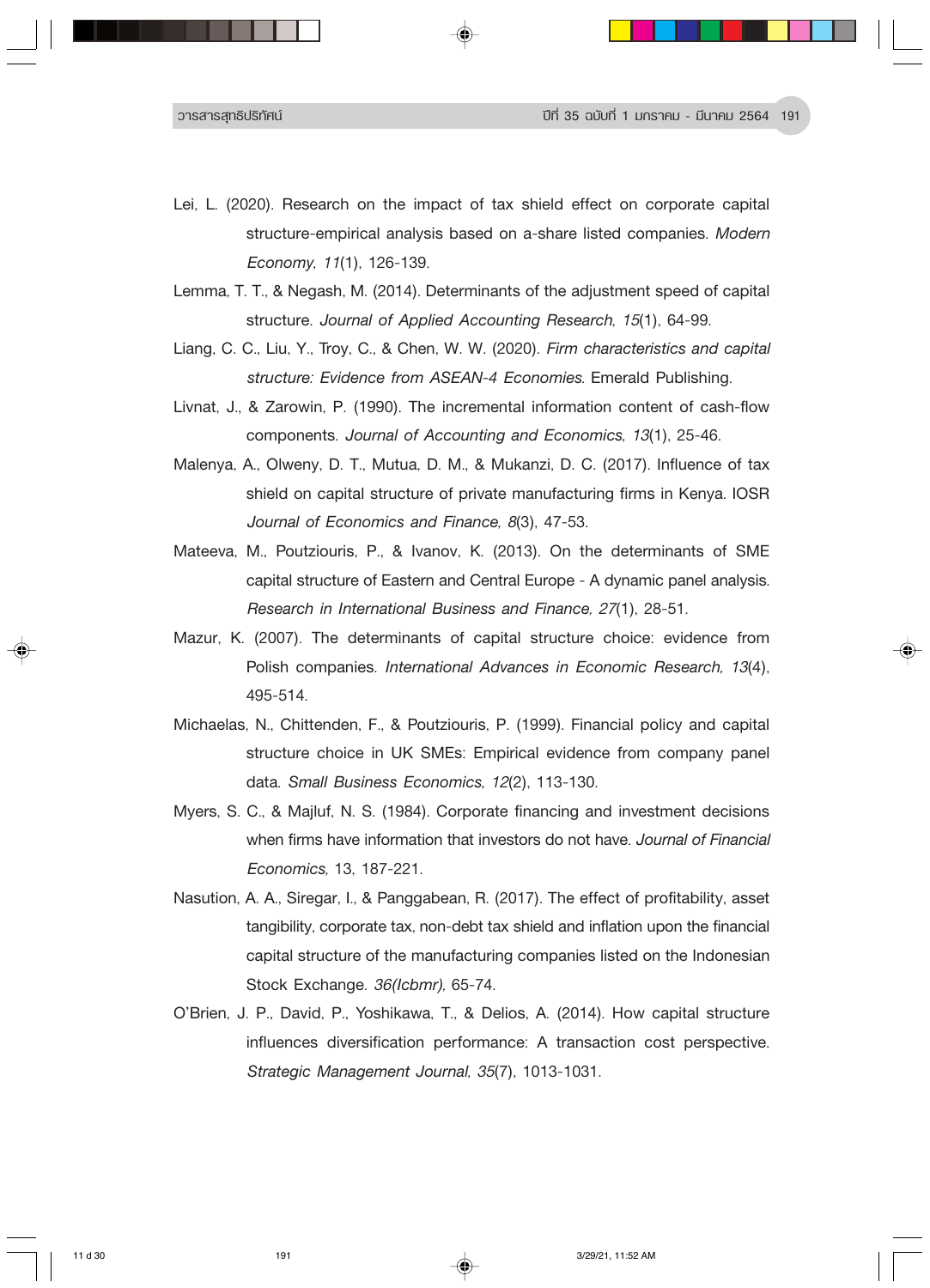- Omran, M. M., & Pointon, J. (2009). Capital structure and firm characteristics: An empirical analysis from Egypt. *Review of Accounting and Finance, 8*(4), 454-474.
- Ozkan, A. (2001). Determinants of capital structure and adjustment to long run target: Evidence from UK company panel data. *Journal of Business Finance and Accounting, 28*(1-2), 175-198.
- Pathak, J. (2010). *What determines the capital structure of listed firms in India? Some empirical evidence Indian capital market.* working paper. New York, NY; Baruch College. Retrieved April 15, 2014, from http:// papers.ssrn.com/sol3/papers.cfm?abstract\_id=1561145
- Phillips, P. A., & Sipahioglu, M. A. (2004). Performance implications of capital structure: Evidence from quoted UK organisations with hotel interests. *The Service Industries Journal, Taylor & Francis Journals, 24*(5), 31-51.
- Rajan, R. G., & Zingales, L. (1995). What do we know about capital structure? Some evidence from international data. *Journal of Finance, 50*(5), 1421-1460.
- Shyam-Sunder, L, & Myers, S. C. (1999). Testing static trade-off against pecking order models of capital structure. *Journal of Financial Economics, 51*(2), 219-244.
- Supa, T., & Tatre, J. (2013). Dynamic panel data model for capital structural of listed companies in SET. *Journal of Asia Pacific Business Innovation & Technology Management,* 3, 1-13.
- Titman, S., & Wessels, R. (1988). The determinants of capital structure choice. *Journal of Finance, 43*(1), 1-19.
- Tudose, M. B. (2012). Corporate finance theories. challenges and trajectories. *Management & Marketing Challenges for the Knowledge Society, 7*(2), 277- 294.
- Udomsirikul, P., Jumreornvong, S., & Jiraporn, P. (2011). Liquidity and capital structure: The case of Thailand. *Journal of Multinational Financial Management, 21*(2), 106-117.
- Ukaegbu, Ben, & Oino, Isaiah. (2014). The determinants of capital structure: A comparison of financial and non-financial firms in a regulated developing country - Nigeria. African *Journal of Economic and Management Studies, 5*(3), 341-368.